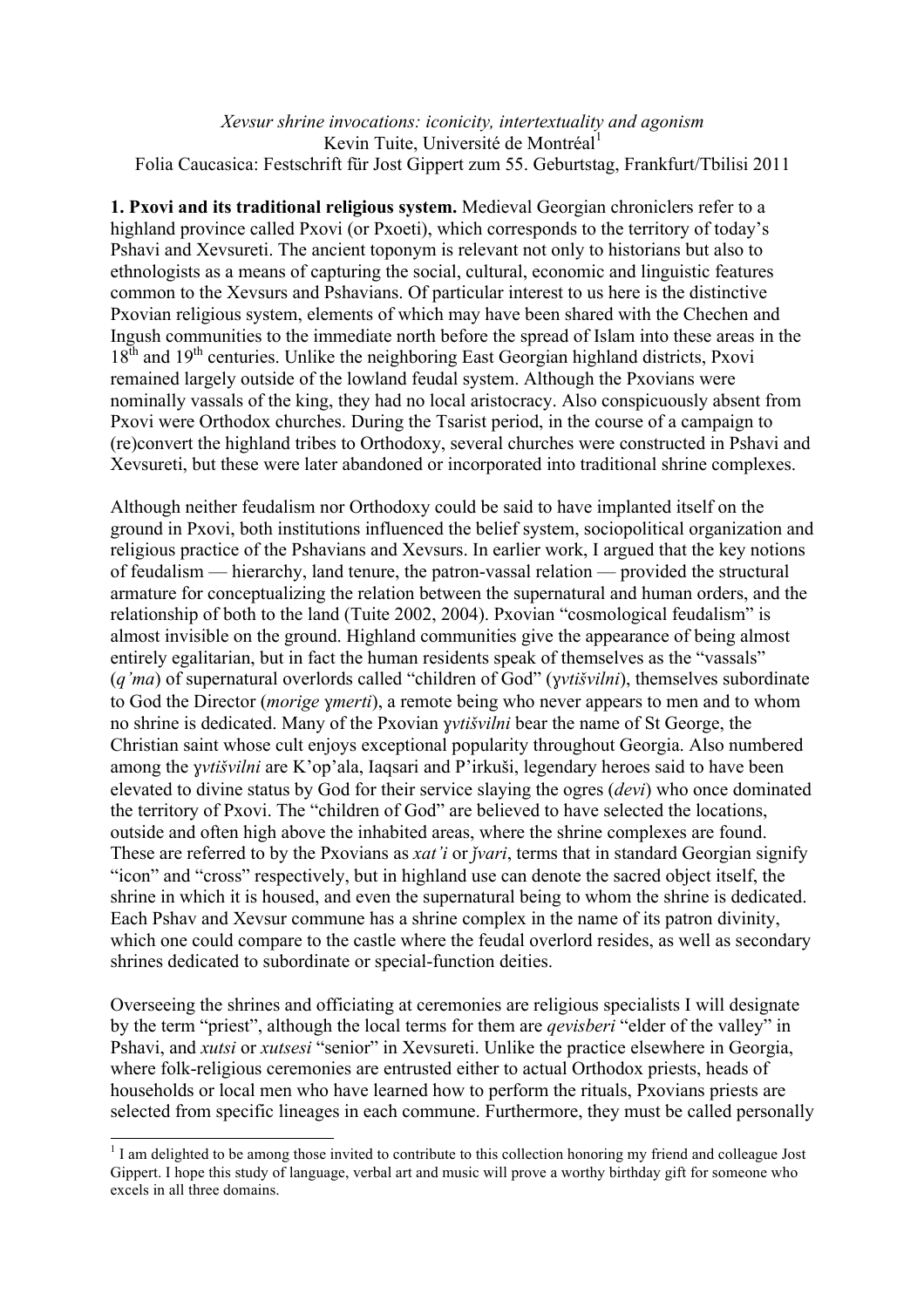by the *ɣvtišvili* believed to be the divine patron of their community. The call to service typically comes in the form of a dream, a feverish illness with hallucinations, or, in some cases, strange, unfortunate incidents that alert the candidate that he has been targeted by the shrine deity. The diagnosis is confirmed by a "reader" (*mk'itxavi*) or another priest. At this point, one of the most striking episodes in the vocation narrative occurs: the candidate says no. I have interviewed about a dozen priests in Pshavi and Xevsureti; the vocation narratives of many others have been recorded by earlier generations of ethnographers. Each of these individuals has described in horrifying detail the tragedy they brought upon themselves and their families by their insistence on fighting against the patron divinity's will rather than accepting their fate. The seventeen head of cattle that P'et're Gogoch'uri lost after being called to succeed his father as *xutsesi* (see below) is an enormous loss for a highland peasant, but it pales besides the death of a child, shortly after followed by that of his wife, which one Pshavian priest blames on his stubborn and ultimately futile resistance to the shrine's initial call to service. Once he assumes his office, a Pxovian priest takes on a considerable burden, for which he receives little if any recompense. He must sacrifice a large number of animals usually over several years — in order to purify himself with their blood. He must also abstain from certain foods for life, and avoid the proximity of women for several weeks before shrine ceremonies. Furthermore, the entire responsibility for the correct performance of the rituals falls on his shoulders, in the knowledge that any error, even if unintended, could bring down the wrath of the divine patron upon himself and his community. $2^2$ 

At the beginning of the  $20<sup>th</sup>$  century, Pxovi was densely settled. In the early years of Soviet rule, Mak'alatia (1935) counted over 3500 residents in Xevsureti, and 2500 in Pshavi. In the early 1950s, nearly the entire population of Xevsureti was forced by the Soviet Georgian government to leave their villages and move to communities in lowland eastern Georgia, in an arid region close to Azerbaijan. Although some families moved back to Xevsureti after the policy was reversed two decades later, most did not remain year-long, returning with their livestock to their lowland homes each winter. The 1989 census counted 652 residents of Xevsureti, less than a fifth of the number 60 years earlier. In Pshavi the number of year-round residents appears to be considerably lower, especially in the villages upriver from Shuapxo.

Despite the drastic decline in population, however, at least a dozen shrine priests are still in service in Pshavi, and as many, if not more so, in Xevsureti. While the full annual cycle of ceremonies described by ethnographers such as Sergo Mak'alatia (1935) and Aleksi Ochiauri (1988) are no longer performed in most communes, the midsummer festival known to Xevsurs as *Atengenoba* and in Pshavi as *Seroba* is still an occasion for Georgians of Pxovian ancestry to return to the highlands for several days of banqueting, dancing, horse racing and other activities. In the course of the festival, offerings in the form of bread, candles, bread and sacrificial animals (sheep and bulls) are presented to the shrine by individual petitioners, and new "vassals" are placed under the patronage of the commune's "child of god". Presiding over these rituals is the priest who receives the offerings, announces the beginning and end of ceremonies at each sacred site (usually by ringing a bell), and pronounces the invocations which are to be analyzed in this paper.

<sup>&</sup>lt;sup>2</sup> T. Ochiauri (1954) describes a second category of shrine official who was likewised believed to receive his vocation directly from his divine patron. The oracle (*kadagi*) periodically underwent a sort of possession by the deity, who spoke to his vassals through the oracle's mouth. Oracles seem to have been more common in Xevsureti than in Pshavi. The last one died in the 1980s, so, regrettably, I have no first-hand experience of oracular speech.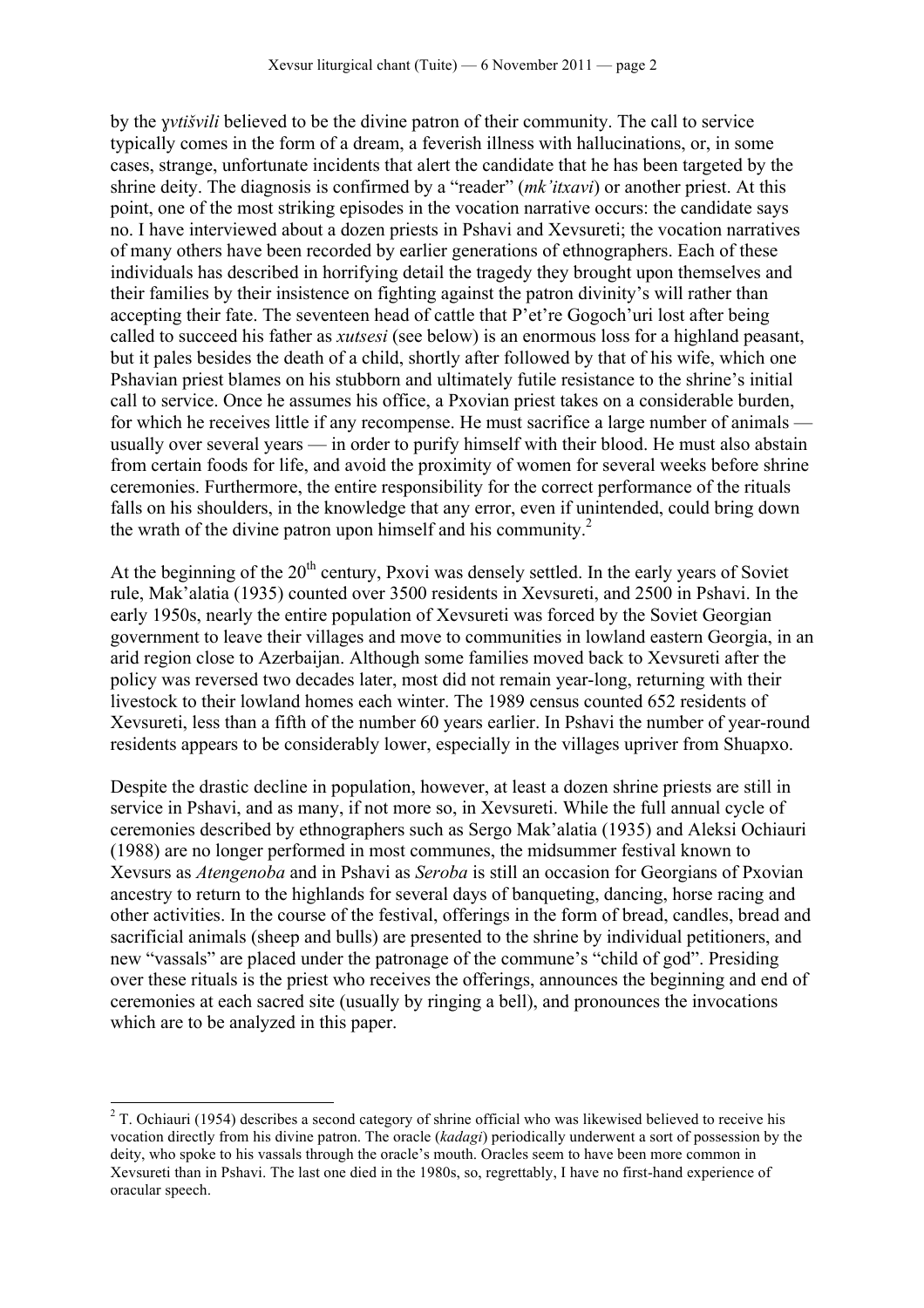**2. Xevsur liturgical chant.** At the beginning of ceremonies, and when receiving offerings and sacrificial animals, the priest pronounces an invocation naming the divine patron of the shrine and other divinities, and usually including a mention of the offering, the individual(s) who brought it, and the purpose for which it is offered. In Pshavi and almost all other highland regions, as far as I can tell, the invocations are spoken. In addition, Pshavian priests tend to deliver the invocations in a low voice, sometimes barely audible. The practice of the Xevsur *xutsesi* is strikingly different. Large portions of the invocations are chanted, not spoken, including a section that is recited at an extremely rapid pace, double the ordinary speaking rate. I have encountered no examples of sung invocations or high-speed recitation in other areas of the northeast Georgian highlands.

The local term commonly used to designate shrine invocations is *xutsoba* ("priesthood, priestly activity"). The *xutsoba* is performed by the priest over offerings made by members of the community to their divine patron. The text of the invocation is slightly different according to the type of ritual during which it is performed. These include (1) evening and morning rituals (called *natel-bneli* "light-dark" or *žamni* "canonical hours"), where candles, beer and bread are offered to a sequence of deities; (2) individual offerings (*samsaxuri* "for the servant"*, samešvlo* "for the helper"); (3) collective offerings for the commune and its guests (*saerto samxvec'ro* "common [offering] for the petitioners"); (4) purificatory and healing offerings (*sanatlavi* "baptismal"). Alongside beer (or other alcoholic beverages), bread and beeswax candles, sacrificial animals (bulls and sheep) are also presented on most of these occasions.

The corpus of Xevsur *xutsoba* to be analyzed here consists of published texts as well as recordings made in the field. The earliest texts were recorded at Xaxmat'i in 1882 and 1889 (K'ik'nadze et al 1998: 23-4, 27); Ghuli (Vazha-Pshavela 1889) and Chirdili (Shanidze 1915: 50-1). Pre-war Soviet-period texts include that transcribed by Mak'alatia (1935: 208-9); and texts from Arxot'i, Roshk'a, Bacaligo and Uk'an-Qadu collected by A. Ochiauri in the 1930s. The author's recordings of Xevsur liturgical chant were collected during field expeditions to Xevsureti in the summers of 1996 and 1999. During the 1996 field trip, I made audio recordings of the initial part of the invocation performed by *xutsesi* Gaga Ch'inch'arauli at Ghvtismshobelis Jvari of Gudani, during the midsummer Atengena festival, 21 July 1996. The following day I had the privilege of being allowed to witness a blood-purification (*ganatvla*) ritual for women performed at Qaqmat'is Jvari by shrine priest Vepxia Ketelauri (22 July 1996).<sup>3</sup> During the Atengena festival at At'abe, 23-24 July 1999. I was able to make video recordings of four complete invocations performed by the *xutsesi* P'et're Gogoč'uri. As he recounted in an interview with the author, Gogoch'uri was born in 1944 in the village At'abe, where his father was serving as *xutsesi*. In 1951, P'et're and his family, along with most of the Xevsur population, were forcibly resettled in lowland villages in southeast Georgia, not far from the Azerbaijan border. As a young man, P'et're regarded himself as neither a religious believer nor a Communist, and took no interest in the shrine rituals performed by his father. In the 1970s many Xevsurs returned to their highland villages. In 1976, P'et're dreamt that his father, who had passed away some years earlier, and other deceased priests had chosen him as *xutsesi.* Shortly afterwards, his livestock began to die off in large numbers; in a single week he lost 17 animals. Gogoch'uri sought the advice of seers (*mk'itxavi*), who told him that these events were a sign that he must go into the service of the K'virae shrine at At'abe, as his father had before him. Without any preparation, P'et're began officiating at the Atengena

<sup>&</sup>lt;sup>3</sup> Unfortunately, neither of the 1996 recordings yielded a complete text. At Gudani, most of the invocation was drowned out by the ringing of the shrine's bell, whereas much of the Qaqmat'i invocation is uninterpretable due to the background noise of a nearby stream.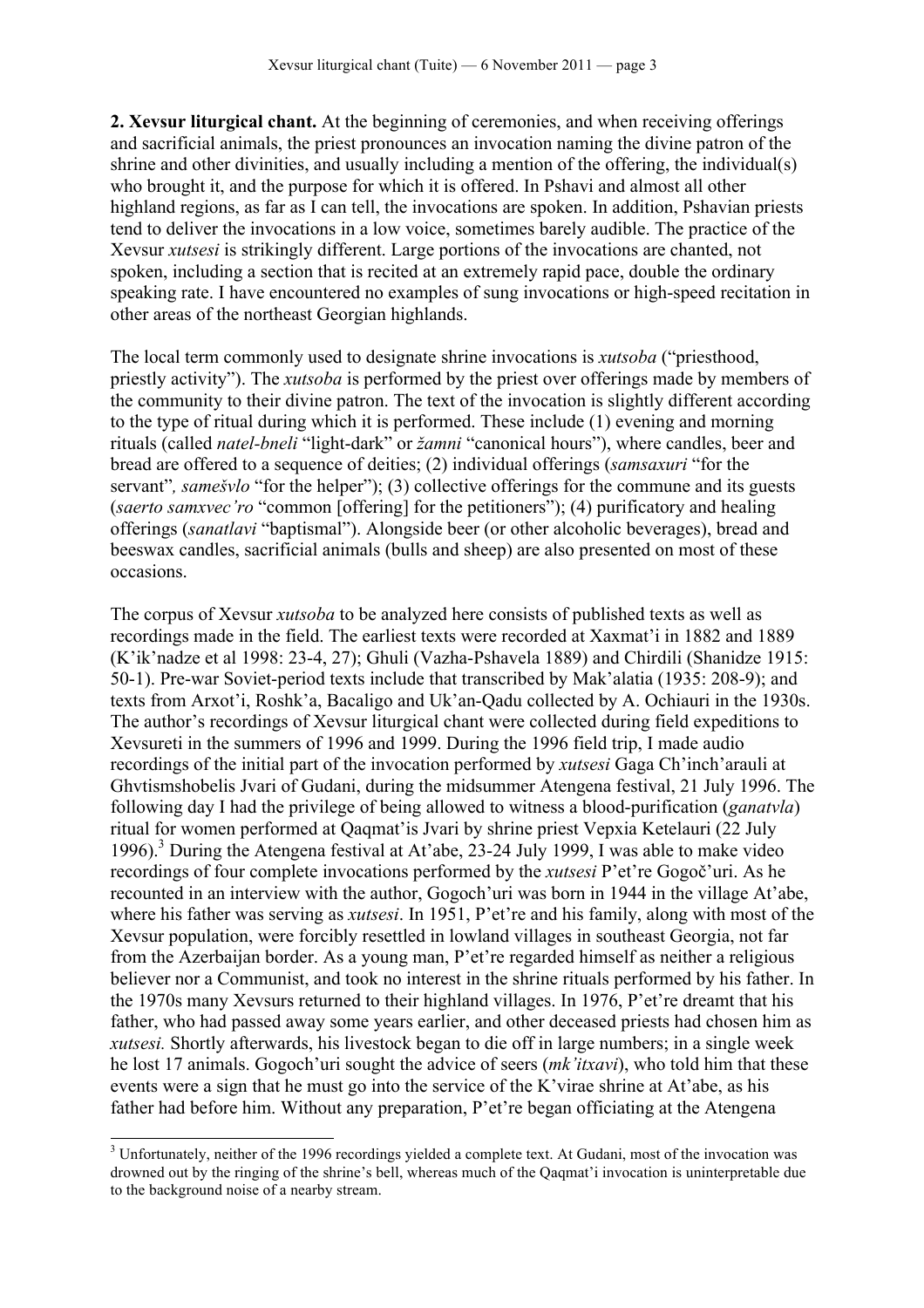summer festival that same year, in 1976. In his words, the prayers and chants "came and came" of their own accord (*tviton movida da movida*). An elderly priest confirmed that Gogoch'uri's *xutsoba* was correctly performed, "not a single word too many nor too few".

**3. Textual structure.** The textual structure of Xevsur shrine invocations is similar in certain respects to the invocations performed at shrine ceremonies in neighboring regions of Northeast Georgia (Pshavi, Tusheti, Mtiuleti, Gudamaq'ari, etc.). What is unique to Xevsur *xutsoba* is the inclusion of two chanted sections: the *Dideba* (Gloria) and the rapidly intoned *K'urtxeba* (Blessing). The invocations I recorded in the field and the published examples from earlier times can be divided into four sections according to their textual and melodic features.

**3.1.** *Maqseneba* **("Remembrance").** The initial segment of the invocation mentions the categories of offerings, the deities to whom they are offered, and the petitioner(s). The following example, the opening lines of the evening offering ritual at the K'virae shrine at At'abe (pronounced by P'et're Gogoč'uri, 23 July 1999), begins with the enumeration of five "cups-and-chalices" and "candles-and-offerings" — mugs filled with beer brewed for the occasion, beeswax candles and round loaves of bread — presented to a series of divinities.4 The first offering is dedicated to K'virae, the divine patron of the At'abe commune, who occupies a special position in the Pshav-Xevsur pantheon. He is represented as an intermediary between God, at whose court his tent is pitched, and the "children of God". The second offering is presented to Ber-Baadur, the patron of Gudanis Jvari, the most powerful shrine of Xevsureti, and by extension the protector of all Xevsurs. The following two dedications are to local divinities — most villages and even many uninhabited spots are believed to have their particular "Place-Mother" — whereas the fifth offering refers to the shrine at Qaqmat'i, dedicated to St. George and the "sworn sisters" whom, according to legend, he captured during a raid in the underworld. The importance of the Qaqmat'i shrine goes well beyond the frontiers of Xevsureti, as indicated by its designation as a "place of worship for believers and unbelievers" (*rjulian-urjulo salocavi*), where nominally Muslim Chechens and Ingush presented offerings alongside nominally Christian Georgians.

ɣvtisaganamc gagimarǰvebis šenis gamčenisagan dido k'virae maɣlis ɣvtis mok'arveo. *Be victorious through God, through your creator, great Kvirae, whose tent is by High God*

c'ina č'ika-bardzimze da santel-sac'irze šen gadidas ɣmertma šen gagimarǰvas šen šeni gamčeni morige ɣmerti gadidebs da gadzrivlebs ar mogic'q'ens ar mogidzulebsac.

*With the first cup-and-chalice, candle-and-offering may God glorify you. Your creator God the Ordainer glorifies and strengthens you; he will not hate you, nor reproach you.*

šen šen mexvec'ur taobit dast'urebs nu maic'q'en an nu maidzuleb. *Do not reproach, do not hate the shrine assistants who implore you.*

meore č'ika-bardzimze saymto bero baaduro yubistavs svet'is angelozo, šen gadidas ymertma šen gagimarjvas. *With the second cup-and-chalice, may God glorify you, Divine Ber-Baadur, Angel of the Column [of light] atop Ghubi; may he give you victory.*

mesame č'ika-bardzimze medarbaseo angelozo, šen gadidas ymertma šen gagimarjvas. *With the third cup-and-chalice, may God glorify you, Angel of the Hall; may he give you victory.*

meotxe č'ika-bardzimze adgilis dedav, cixis mec'verev angelozo šen gadidas ymertma šen gagimarīvas. *With the fourth cup-and-chalice, may God glorify you, Place-Mother, Angel on the top of the fortress; may he give you victory.*

mexute č'ika-bardzimze giorgi nayvrisp'irisao, giorgis nazardno rĭulian-urĭulo salocavno, tkven gadidnat ɣmertma tkven gagimarǰvas.

<sup>&</sup>lt;sup>4</sup> The number of offerings and named deities can go well beyond five, to ten or more. See the examples from the 1930s in K'ik'nadze et al (1998: 17-18, 29, 36, 39-40, 44, 46).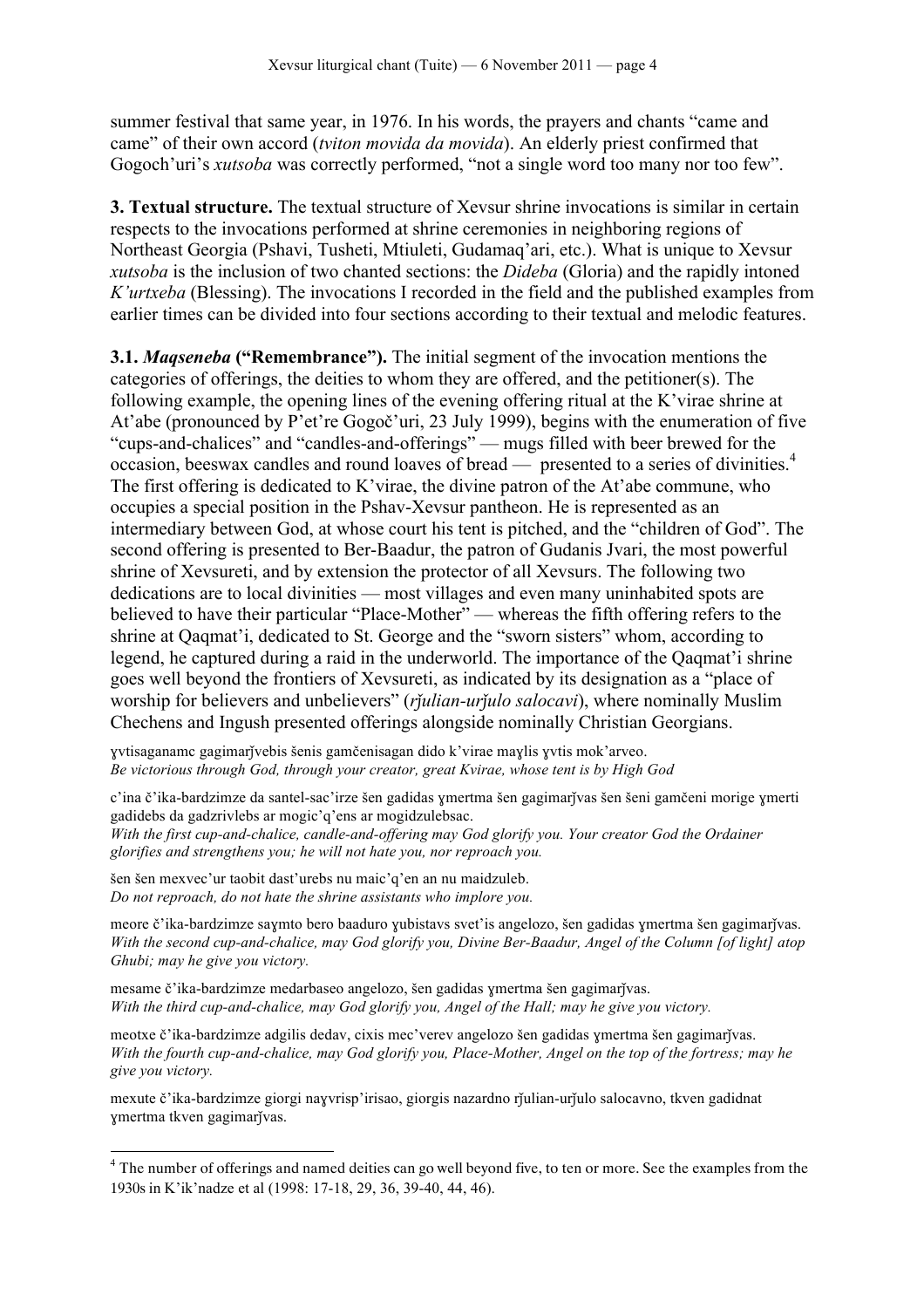*With the fifth cup-and-chalice, candle-and-sacrifice may God glorify you, Giorgi Naghvrispirisa, (the 'swornsisters') raised by Giorgi, worshipped by believers and non-believers; may he give you all victory.*

tkven tkveni gamčeni morige ɣmerti gadidebst da gadzrivlebst, ar mogic'q'enst ar mogidzulebst da tkven tkven mexvec'ur taobit dast'urebs nu maic'q'ent an nu maidzulebt. *Your creator God the Ordainer glorifies and strengthens you; he will not hate you, nor reproach you; and do not reproach, do not hate the shrine assistants who implore you.*

**3.2.** *Dideba* **("Gloria")**. After completing the *Maqseneba*, the priest makes a sign of the cross and intones the *Dideba* (literally "Gloria"). The text is notably similar to invocations recorded in Pshavi, in that the initial sequence reflects the hierarchical structure of the Pxovian divine order: After an opening glorification of God, Kvirae — whose special status was mentioned above — is invoked, followed by the shrine patron and/or the "children of God" (sometimes called "angels") as a collectivity. The offering(s) and petitioner(s) are then mentioned, followed by a prayer, of variable length, asking that the offering-bringer be granted peace, safe travel, success in hunting, increase of family and livestock, a good harvest, and so forth. Some Glorias, especially in Pshavi, conclude with a plea for pardon should the shrine priest or member of the commune cause offense to the divinities, even if through an unintentionallycommitted fault during the ritual performance. One distinctive feature of the Xevsur *Dideba* — besides the fact that it is sung rather than spoken — is the invocation of what appears to be a supernatural entity known under the epithets of "Day of Today" (*dɣe dɣesindeli*) and "Angel Accompanying the Sun" (*mzis mq'oli angelozi*). Bardavelidze (1957: 2-5; 1959) interpreted the frequent mention of these epithets in Xevsur *xutsoba* texts, in second position directly following God, as evidence of a female solar divinity ranked between God and Kvirae in the ancient Kartvelian pantheon.5

Here are the opening lines of the *Dideba* as performed by P'et're Gogoč'uri during the morning invocation at At'abe, 24 July 1999. Each line begins on the upper chanting pitch, then drops a fourth (to the tonic?) at the point marked by a slanted line  $\frac{\gamma}{\gamma}$ . Gogoč'uri's melodic units vary from about 21 to 33 syllables in length; those chanted by Ch'inch'arauli and Ketelauri in 1996 are shorter. Interestingly, the melodic units do not always follow the grammatical or thematic structure of the chanted text; pauses can occur in the middle of a phrase or even between segments of a compound word.

dideba ymertsa madli ymertsa / dyes dyesindelsa rĭul-krist'iantasa mzesad, *Glory to God, thanks to God. / To the Day of this Day, the Sun of believing Christians,* 

mzis mq'ol angelozsa dideba / gamarĭveba šenda dido k'virae, *the Angel accompanying the sun, glory.* ⧸ *Victory to you, great Kvirae,*

maylis yvtis mok'arveo, naxsenebnŏ angelozno / garigebul č'ika-bardzimze da santel-sac'irze tkven gadidnast, *whose tent is by High God, commemorated angels,* ⧸ *by the ordained cup-and-chalice, candle-and-offering may God glorify you all,*

ɣmertma tkven gagimarǰvas tkven tkveni ⧸ gamčeni morige ɣmerti gadidebs gadzrivlebst, ar mogic'q'enst *may God give you all victory. Your / creator God the Ordainer glorifies and strengthens you, he will not reproach you,* 

ar mogidzulebs tkven tkven mexvec'ur taobit ⧸ dast'urebs nu maic'q'ent nu maidzulebt rasac, *nor will he hate you. Those who implore you, / the shrine assistants, do not reproach, do not hate them.* 

mqarze da gulze gedzaxdan gexvec'ebodan ⧸ imaze gaugonidit rasa c'q'alobas *With shoulder and heart, they call upon you, they implore you; / what mercy they ask of you, make it known,* 

<sup>&</sup>lt;sup>5</sup> The limited distribution of both epithets, and the absence of shrines specifically dedicated to either the "Day of Today" or "Angel Accompanying the Sun", renders the status of their referents as autonomous deities doubtful. According to Bardavelidze, these epithets either occur directly before, or even appear to take the place, the name of Kvirae, which makes me wonder if in fact they refer to him.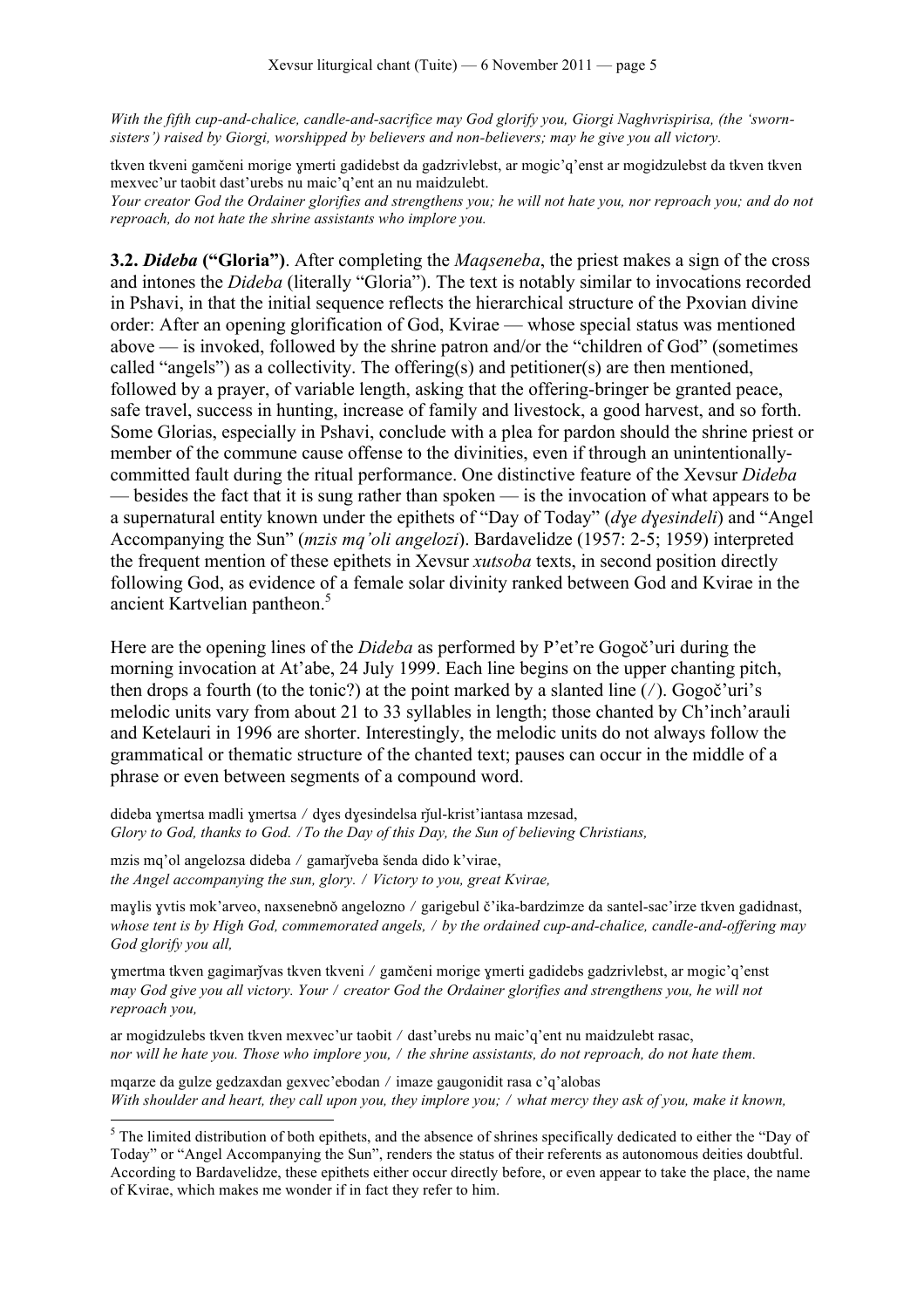get'q'vebodan tkven gamčens, morige ɣmerts; gamautxovidit ⧸ taobit k'acis mexvec'urni uk'an magat q'udrošig *tell it to your creator, God the Ordainer. Dismiss* / *these men who implore you (assistants) back to their homes*

**3.3.** *K'urtxeba* **(Blessing)**. After concluding the *Dideba*, or sometimes a few words before the end of this segment, the priest breaks into a far more rapid chanting pace, beginning on the lower or tonic note, then rising a minor third at the point marked by a  $\left(\frac{\ }{\right})$ , then tailing downward by roughly half-step intervals back to the tonic. The initial syllables of each melodic unit are intoned at a slower rate, then the pace accelerates quickly, ending in a nearlyunintelligible blur of syllables at the end. Even native speakers have difficulty making out more than the occasional word or phrase. As was the case with the *Dideba*, the melodic units of the *K'urtxeba* often end in the middle of a syntactic constituent. Gogoč'uri's chanting units are about 90 syllables long, and last 9-10 seconds, yielding an articulation rate up to 10 syllables/sec, a pace comparable to that of the fastest rap performers.<sup>6</sup> While intoning the *K'urtxeba*, Gogoč'uri's eyes were directed downward and half-closed, his arms were held crossed over his waist and his hands were occasionally seen to tremble. In terms of its textual content, the *K'urtxeba* gives the impression of a garbled potpourri of snippets from the Orthodox liturgy, the gospels and the psalms. Here is the conclusion of the *Dideba* and beginning of the *K'urtxeba* from the 24 July 1999 morning ritual:

tkvena gasamarǰod ɣvtis k'arze sasa⧸xelod tkven tkven mexvec'urta taobit dast'urta magat tav-q'udros *for your victory, at God's court on be/half of those who implore you, the shrine assistants, for their homes,* 

ǰalapobisa orpex-otxpexisa ⧸ kudosan-mandilosnisa našvral *household, two-footed, four-footed,* ⧸ *hat-wearing and scarf-wearing (male & female), for their work,*

namušavlisa mešveli ⧸ [**ALLEGRO**] mc'q'alobeli mlxeneli mxoišnebeli sanamde iq'av bat'ono dɣes *their labor, be their helper* ⧸ *mercy-giver, comforter, hope-giver, for as long as you are— Lord, today*

dyesa xsnilobay o ĭvarsa k'urtxeuloba k'urtxeulšia ymertiao upali ac' da marodisamde uk'unisamde / šagvic'q'alen čven q'ovelni sanebao

*today is a non-fasting day. Blessing to the cross in the sanctuary. God is lord now and forever, for eternity / Have mercy on us all. Trinity*

c'mindao gvacxonen da gvak'urtxe da gulo urǰuloebao gavedria suli čven ɣmertsa mamasa mamao da ɣmerto čveno romeni xar catašia da agretve kveq'anatašia mogvešvi da mogvet'ie ⧸ čveni p'uri arsobilta rac upalma magvit'ana. nu šegviq'van sabnelta.

*Holy [Trinity], absolve us and bless us (of our) unbelieving heart. / Our soul prays to you God the Father. Our Father and God, which art in the heavens and likewise on the lands, release us and forgive us. Our bread of existence that the lord brought us, do not bring us into darkness.* 

**3.4. Conclusion.** After completing the *K'urtxeba*, the priest either resumes chanting as in the *Dideba* (especially the in morning and evening prayers), or switches directly to his speaking voice. In the concluding section he asks that the offering be brought to God's court, and once again mentions the petitioners:

[**chanted**] nac'iri žamni časrulebulni šen dɣeni ⧸ dɣeobani garigebuli č'ika-bardzimi dido k'viraev *The offering and liturgy (are) completed for you, the days / and feastdays, the ordained cup-and-chalice, great Kvirae*

maylis yvtis mok'arveo šena samtsavrod / šen gasamarjod šen šen mexvec'urta *whose tent is by High God, as your due,* ⧸ *for your victory. Those who implore you,* 

at'abes temisa soplisa qelosan ⧸ [**spoken**] qeldebulisa qel-mxriv natlulisay ik'adre ait'ane ɣvtis k'arze maiqmare *Atabe clan and village, the (shrine) officials,* ⧸ *the selected ones, those with (anointed) hand and side. Dare [to approach God], bring [offerings] to God's court, and make use of them.*

 $6$  The articulation rate of the tobacco auctioneers studied by Kuiper & Tillis (1985) ranged from 5 to 10 syllables per second. The rapper Twista earned a mention in the Guinness Book of Records with a recorded rate of 11.2 syll/sec.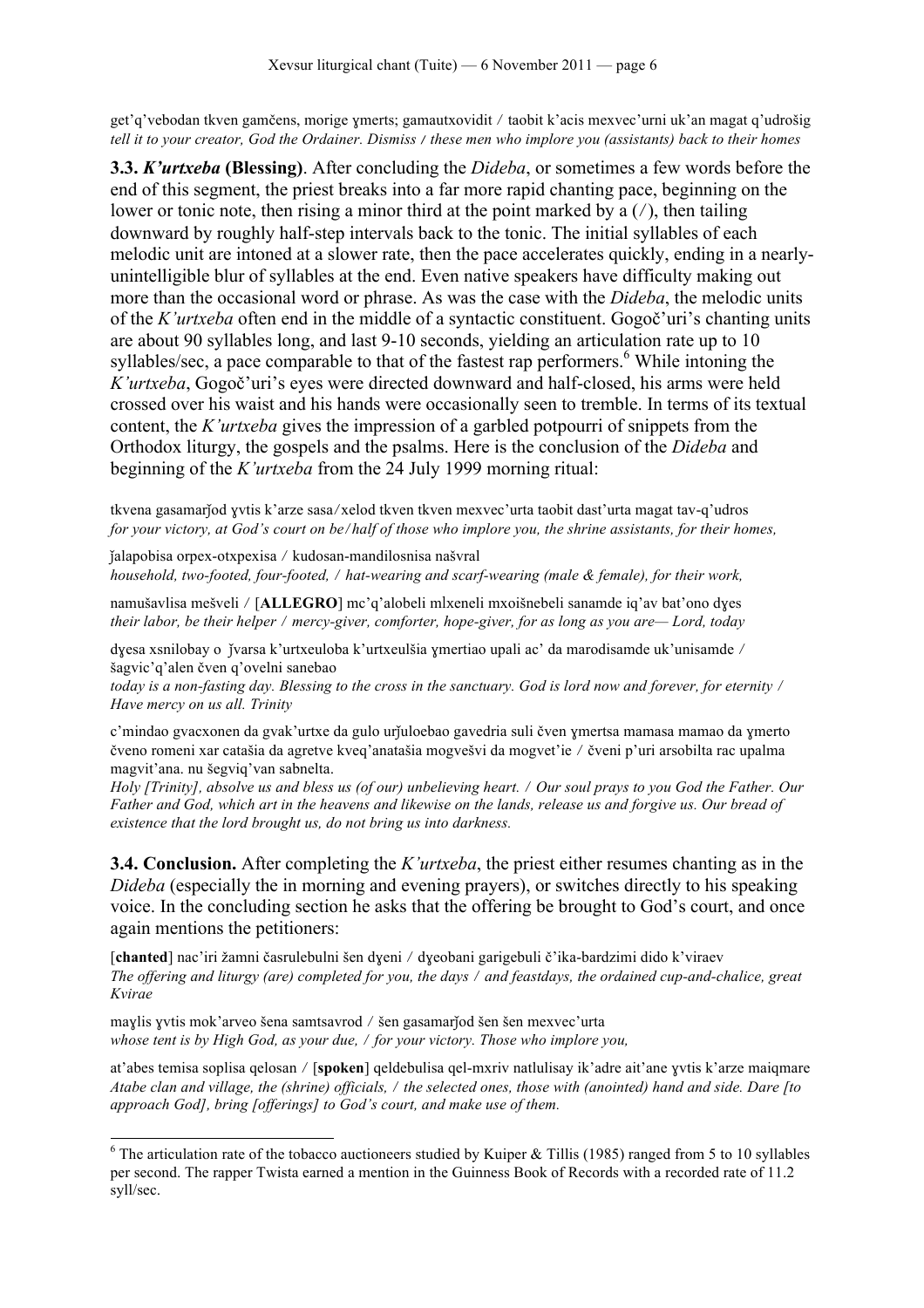**4. Entextualization, templates and illocutionary force**. The *xutsoba* has many characteristics which point to its being the product of what Bauman & Briggs call "entextualization": "the process of rendering discourse extractable, of making a stretch of linguistic production into a unit, a *text*" (1990:73). However the *xutsoba* might have been initially entextualized, its textual autonomy is reinforced with every performance by its ritual framing, repeatability (the four performances by Gogoč'uri which I recorded on 23-24 July 1999 are very similar, and the *K'urtxeba* sections are essentially identical), and performance features setting it aside from ordinary speech (the priest's posture and orientation, chanting, the extremely rapid pace of the *K'urtxeba*).<sup>7</sup> Furthermore, there is a clear separation of roles between rank-and-file members of the commune and those authorized to perform the *xutsoba*, an authorization underlined by the dramatic nature of a shrine priest's call to service, and the spontaneous manifestation of the ability to perform the text correctly.

Highly entextualized discourse is typically characterized by formal features of the text itself, as well as its mode of performance. Texts of this kind commonly manifest the regimenting effects of templates which limit, to varying extents, the range of variation from one performance to another. At one extreme are totally-entextualized utterance-types such as the Pater Noster or the American pledge of allegiance, which in principle are to be recited verbatim. Each performance nonetheless differs to some degree from any of the others, due for the most part to inevitable performance contingencies and personal indexicals (the individual performer's voice and gestures). Memory lapses and transmission flaws can bring about more significant changes, which — if not corrected — can result in textual alteration. Most literary and speech genres allow for greater variability and creativity. At one end of the scale of constraint on variation are heavily-entextualized genres such as fill-in-the-blank form letters and prayers; toward the other end are poetic frames (with fixed line lengths and rhyme schemes, but otherwise relatively few restrictions on textual content), and more looselystructured speech genres — employee-client interactions, for example — which have fairly routinized openings and closings.

With regard to the Xevsur *xutsoba*, the concepts of entextualization and genre can be applied not only to the ritual performance as a whole, but also to its principal segments. Each of the four sections described earlier has distinctive textual and performance features that set it off from the others. Furthermore, in the performances I observed, P'et're Gogoč'uri made a manual gesture in front of his chest (a folk version of the Orthodox sign of the cross) at the transition between these segments, which betokens a degree of awareness of the modular nature of the *xutsoba*, as a second-order genre comprising a sequence of primary genres.<sup>8</sup> What I find particularly noteworthy is the apparent relation among the generic features of each segment, the explicitness of its illocutionary function, and the poetics of its formal structure, represented as iconic templates of differing scope and linguistic level of instantiation. By the term "templates", I denote restrictions on the arbitrary deployment of form on the syntagmatic plane, which manifest what Jakobson defined as the poetic function: the "project[ion of] the principle of equivalence … into the axis of combination" (Jakobson 1960: 358). Some projections of equivalence operate at a local level, such as assonances and rhymes within a phrasal unit, whereas other parallelisms operate over longer sequences or even the performance of the genre as a whole.

 $<sup>7</sup>$  Cp. Malinowski (1935 II: 222) on the "coefficient of weirdness" setting performances of Trobriands garden</sup> magic off from ordinary speech.

<sup>8</sup> Shanidze (1915: 50) likewise noted the execution of a sign of the cross before the *Dideba* and *K'urtxeba*  sections of a *xutsoba* performed at Chirdili in 1911.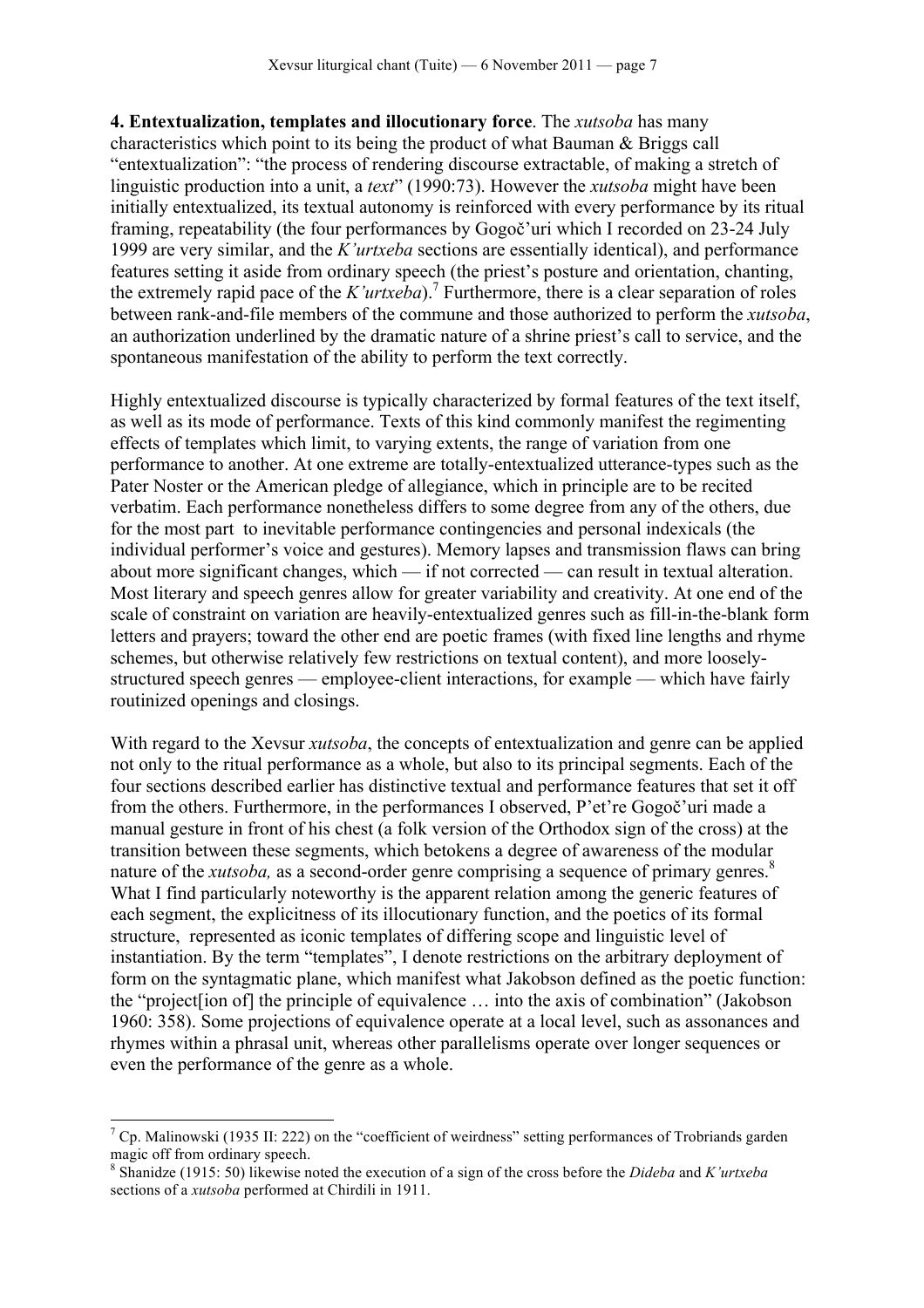The poetic function in Jakobson's sense can be understood as the ordering of textual material according to a diagrammatic schema imposed on the syntagmatic plane. Diagrammatic-poetic templates can be detected in each section of the *xutsoba*, albeit with interesting differences in terms of the textual range over which the projected equivalences occur. The diagram is one of the types of iconicity recognized by Peirce; the more commonly-recognized type, the image, also emerges in the form of what I will call analog intertextuality, to be discussed below with respect to the *K'urtxeba*. The poetics of the *xutsoba* is summarized in the following table. The nature of the templates, as well as the other correlations shown in the table, will be presented in the following paragraphs.

| Section    | Performance     | Illocution      | Generic rigidity            | Poetics (iconic templates)   |
|------------|-----------------|-----------------|-----------------------------|------------------------------|
| Maqseneba, | spoken (Con-    | explicit $(2nd$ | standard beginning and      | LARGER-SCALE PARALLELISM     |
| Conclusion | clusion may     | person,         | ending; middle specific     | 1. lists                     |
|            | be partly sung) | optative)       | to offering-type            | 2. refrains, repetitions     |
| Dideba     | chanted         | explicit $(2nd$ | nearly verbatim, with fill- | MID-RANGE PARALLELISM        |
|            |                 | person.         | in-the-blank marking of     | 1. homeoteleuton             |
|            |                 | imperative $\&$ | offering type and           | 2. morphological-lexical     |
|            |                 | optative)       | petitioner                  | pairings                     |
| K'urtxeba  | chanted         | implicit        | verbatim                    | ANALOG INTERTEXTUALITY       |
|            | rapidly, eyes   | (performance)   |                             | <b>LOCALIZED PARALLELISM</b> |
|            | closed          | of sacred text) |                             | 1. syllabic quantity         |
|            |                 |                 |                             | 2. phonetic parallelism      |

**4.1. The poetics of the** *Maqseneba* **and** *Dideba***: diagrammatic iconicity.** The initial (*Maqseneba*) and final sections show the most variation, in accordance with the type of offering. Gogoč'uri's *Maqseneba* can itself be subdivided into four segments: (1) an opening invocation of the shrine's patron divinity; (2) a description of the offering(s); (3) a request that K'virae not reproach the petitioners, even as God does not reproach him; (4) a request to take the offerings to God's court. The conclusion to the *xutsoba* is similar in form and content to the fourth segment of the *Maqseneba*, and is considerably abridged in the last two performances by Gogoč'uri in comparison to the first two.

With respect to poetics, one notes the deployment of elaborate, multi-layered diagrammatic templates in the *Maqseneba*, especially in the middle section of the evening performance of 23 July and its (nearly-exact) re-enactment the following morning. Nested within the larger structure of the list of five cups-and-chalices and the divinities to whom they were offered are the more localized parallelisms within the refrain *šen g-a-did-as ɣmertma šen ga=g-i-marǰvas!* (May God glorify you, may he give you victory).<sup>9</sup> Other parallelisms as well run through this section of the *xutsoba*, as can be confirmed by a close inspection of the excerpt cited in section 3 above.

The text of Gogoč'uri's *Dideba* varies far less from performance to performance. Except for sporadic mentions of the offering type and petitioner — and what appears to have been a memory lapse — the text is repeated verbatim.<sup>10</sup> The *Dideba* is chanted, and even though the melodic contours do not necessarily conform to the syntactic structure of the texts, a certain

<sup>&</sup>lt;sup>9</sup> Interestingly, the phonetic parallelism cuts across the grain of the morphological structure: the first /ga/ sequence comprises the 2<sup>nd</sup>-person prefix and a version vowel, whereas the second corresponds to a perfectivizing preverb.

<sup>&</sup>lt;sup>10</sup> The initial performance of the *xutsoba* on the morning of 24 July was intended to be an exact repeat of the ritual of the preceding evening, in honor of the shrine assistants (*dast'ur*). So I was told by P'et're Gogoč'uri's younger brother as I began filming the performance. In fact, there were some minor differences between the two enactments, most notably the omission of an entire sentence of 14 words in the *Dideba* of the morning ritual.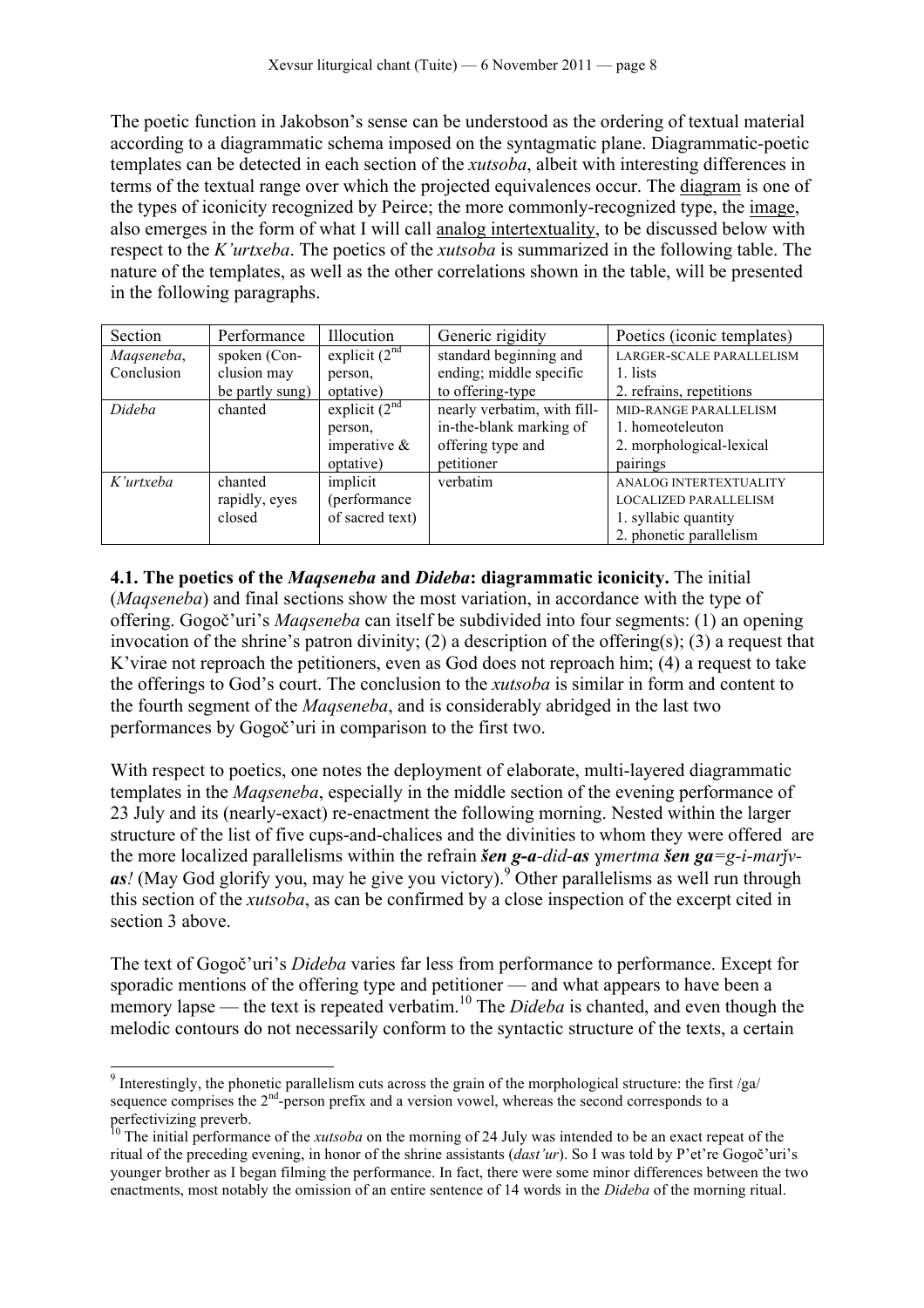rhythmicity is achieved by the relatively consistent length of the melodic units in terms of syllabic quantity and duration. At a more local level, two other poetic devices appear in the *Dideba* texts in my corpus. One of these is homeoteleuton, the repeated use of identical suffixes in segment-final position. The rich suffixal morphology of Georgian makes two- and three-syllable rhymes of this kind easy to come by, but in the *xutsoba* the most extensive use of homeoteleuton is in the *Dideba*, which is punctuated by long sequences of  $2<sup>nd</sup>$ -person imperative verb forms in  $-idi(t)$  as in the following excerpt from Gogoč'uri's performance:<sup>11</sup>

| mt'erze nadirze gel maumartidit      | Aid their hand against enemies, game animals.  |
|--------------------------------------|------------------------------------------------|
| mt'ers misdevdan mic'ivnidit         | When they pursue the enemy thither, lead them; |
| mosdevdan gamasc'ivnidit             | when they pursue them hither, guide them here. |
| šin mšvidobit čamasc'ivnidit         | Bring them home in peace.                      |
| zapxulobay mšvidobit gadmaq'rividit  | Pour out summer for them in peace.             |
| stvel rgebisa čamauq'enidit          | Bring down a profitable harvest for them.      |
| qeli sakmis naoplar jvar dauc'eridit | Bless the work of their hands, their sweat,    |
| dznata baraka daug'olidit            | Send them along with abundance of grain.       |

That homeoteleuton is specific to the Xevsur *Dideba* as a genre, and not only Gogoč'uri's verbal style, is shown by parallel passages from elsewhere in the corpus, such as the following from a 1911 *xutsoba* from Chirdili recorded by Shanidze (1915: 50):

es zapxulobay mšvidobisa gadmaaq'riidi *Pour out a summer of peace for them.* baraka daut'anidi *Let them take away abundance.*

qarisa-d' qel-mqris namašvrals jvar dauc'eridi *Bless the work of their bulls, hands and shoulders,* 

A second poetic device characteristic of the *Dideba* as a genre is the deployment, in the final segment, of a sequence of morphological-lexical doublets culminating in a final triplet (or even quadruplet). The doublets are pairings of semantically complementary terms marked by the same morphological and often phonetic features. Here is an example from Gogoč'uri, followed by a parallel passage from a 1930s performance recorded at Ghuli by A. Ochiauri (K'ik'nadze et al 1998: 47):

magat tav-q'udros jalapobisa, orpex-otxpexisa, kudosan-mandilosnisa, našvral-namušavlisa *for their home-&-household, two-footed-&-four-footed, hat-wearing-&-scarf-wearing (male & female), work-&-labor*

mešveli mc'q'alobeli mlxeneli mxoišnebeli sanamde iq'av [At'abe 1999] *for as long as you are their helper, mercy-giver, comforter, hope-giver*

magit tav q'udrot jalapobisad, k'acisad, sakonisad, orpex-otxpexisad, kudosan-mandilosnisad, našvralnamušavlisad, bedisad bolosad, q'urta msmeneltad

*for their home-&-household, man, cattle, two-footed-&-four-footed, hat-wearing-&-scarf-wearing, work-&-labor, fate, end, for those who listen,*

mešveli mc'q'alobeli c'aɣmamdegi iq'av [Ghuli, 1930s] *be their helper, mercy-giver, upright-stander*

<sup>&</sup>lt;sup>11</sup> Imperatives in  $-id$ - do not occur in standard modern Georgian. This stem form may be related to the permansive and "mixed conjunctive" forms attested in the medieval literary language (Sarjveladze 1984: 454). The final  $-t$  distinguishes the  $2<sup>nd</sup>$ -plural from the singular.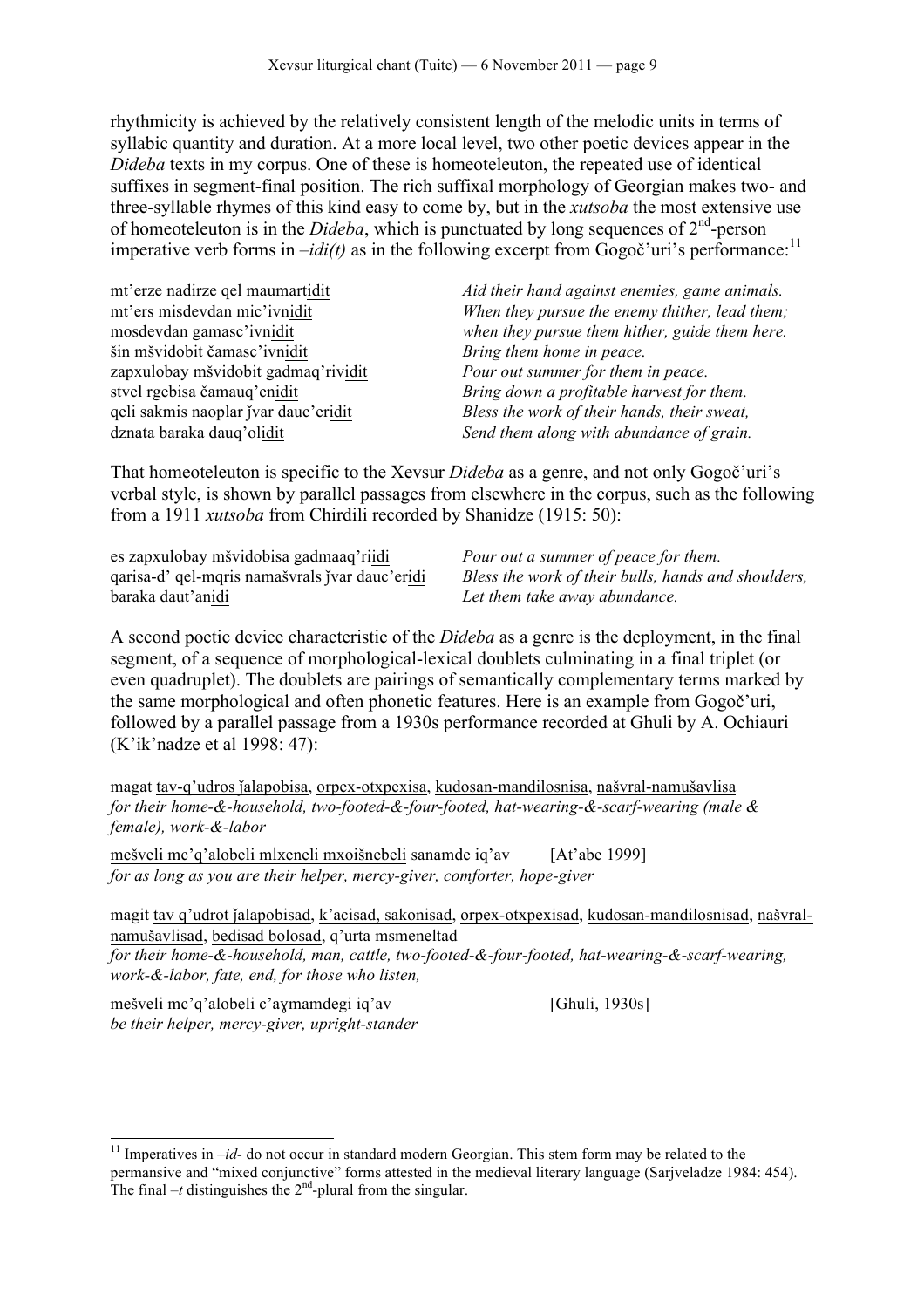**4.2. The poetics of the** *K'urtxeba***: digital and analog intertextuality.** Compared to the other sections of the *xutsoba*, the *K'urtxeba* is distinctive in a number of respects; indeed it stands out as a highly-marked, even athletic, genre of verbal performance. Accounts by Georgian linguists and ethnographers emphasize the extreme rapidity of the chanting, and the strange nature of its content, which comes across as an incoherent sequence of garbled or misremembered excerpts of Orthodox Christian materials. Asked by the young Vazha-Pshavela to explain the difference between the *k'urtxeba* and the Orthodox liturgy, which Vazha's father was then attempting to revive among the Xevsurs, the *xutsesi* of Ghuli told the story of the last Orthodox priest who remained in Xevsureti after the "Tatars" overran lowland Georgia many centuries earlier. When he heard the news that Georgia had been conquered by infidels, the shock drove him mad, and so he taught a mixed-up version of the liturgy to the Xevsur shrine priests (Vazha-Pshavela 1889). The *K'urtxeba* does in fact contain textual materials traceable to the Georgian Orthodox liturgy and the Old Georgian Bible, as well as text of unknown provenance. The *K'urtxeba* transcriptions in the corpus, of which the oldest date back to the 1880s, vary considerably from one another, but comparison among them reveals a common pool of citations from Orthodox sources, echoes of which turn up in most examples in the corpus. Here is the sequence of identifiable references in Gogoč'uri's *K'urtxeba*; similar orderings occur elsewhere in the corpus:

BIBLICAL AND LITURGICAL REFERENCES IN THE *K'URTXEBA*

- •1. Introduction (beginning of the Orthodox canonical hours [*žamni*])
- •2. *Pater noster* (probably also from the *žamni*)
- •3. *šavc'irav/ šavc'irat ɣmertsa* "I will offer / let us offer to God" (source unclear)
- •4. Psalm 146:8
- •5. Miracle of the loaves (Mt 14: 20-1)
- •6. Wedding at Cana (Jn 2: 1-11)
- •7. *dabali amaɣldeboda maɣali dabaldeboda* "Low made high, high made low" (Lk 14:11?)
- •8. *samni manani q'armani* (probably < Mt 14:21)
- •9. *baɣ(a)da* "garden"? "Baghdad"? (source unknown) 12

Juxtaposition of these passages with their probable sources demonstrates the varying degrees to which the Xevsur versions have been modified in the course of oral transmission. As early as 1915, Shanidze brought attention to the rhythmic structure of the Xevsur "Lord's Prayer", which in his view had been refashioned to conform to the octosyllabic meter prevalent in highland Georgian folk poetry (Shanidze 1915: 50-51). In the version performed by Nadira Arabuli at Chirdili in 1911, elements of the Pater Noster had been reworked into seven octosyllabic lines, most of which them divided 4+4 (a line-shape called *maɣali šairi* in Georgian poetry). Gogoč'uri's version, and indeed most of those attested in the corpus, is strikingly similar to Arabuli's with regard to both wording and syllabic quantity (save for a final word or words in Gogoč'uri's text which cannot be made out clearly). As illustrated in the following table, the Xevsur versions resemble each other far more closely than any of them resembles its Georgian Orthodox source. Although I have yet to carry out a thorough "ethno-stemmatics" of the *K'urtxeba*, at present the most likely explanations for these similarities would be the existence of a single oral Urtext from which all the attested variants derive, convergence among once more disparate *K'urtxeba* variants, or a combination of the two processes.

 $12$  One potential clue to the source of this mysterious vocable is the invocation of the "defender-protector angels" of Baghdad" (*baɣdadis mcvelo-mparvelo angelozebo*) in a *Dideba* recorded at the Pshavi shrine of Iaxsar in 1986 (K'ik'nadze et al 1998: 120).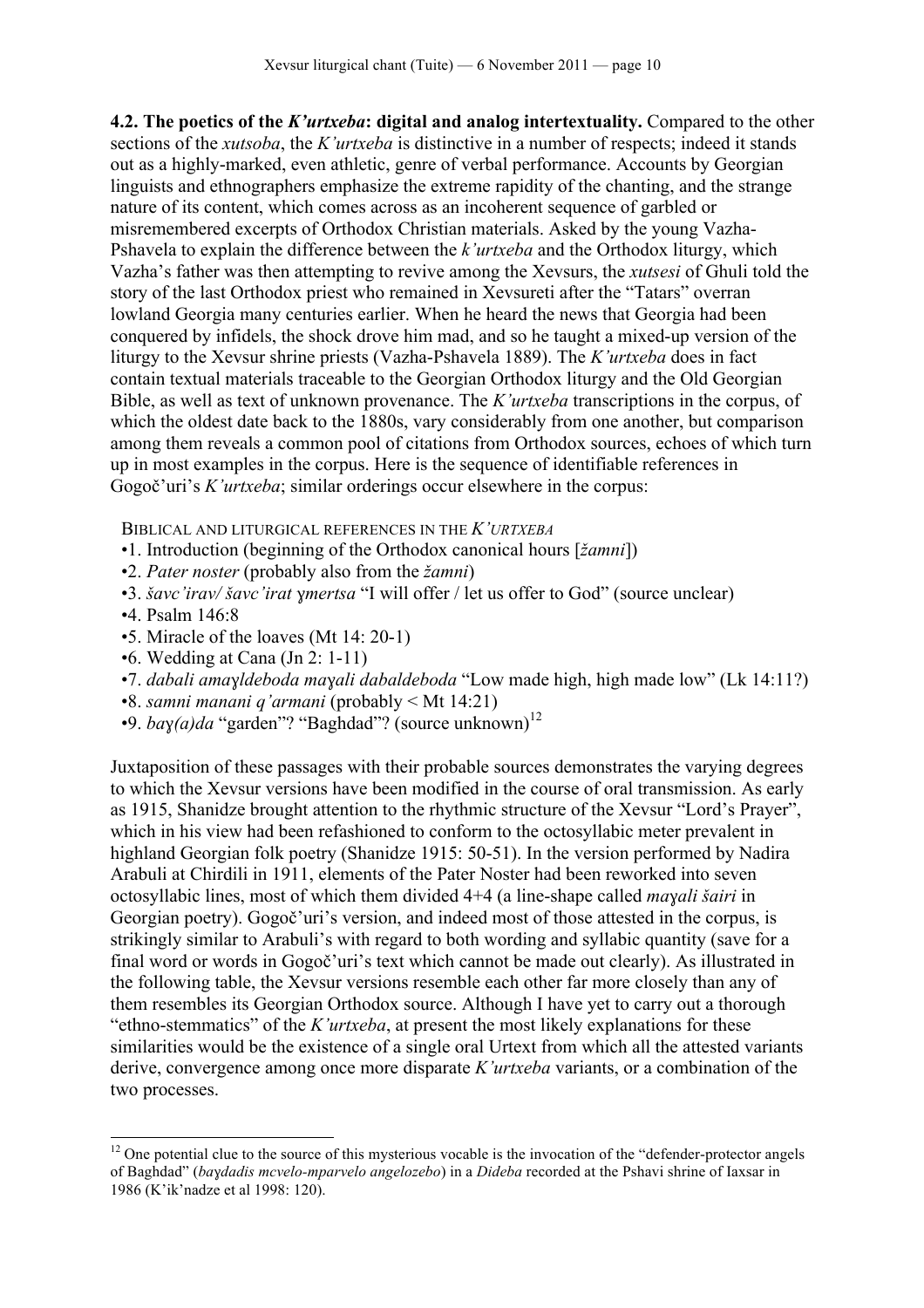| Orthodox version              | translation               | N. Arabuli (Chirdili 1911)                              | P. Gogoch'uri (At'abe 1999) |
|-------------------------------|---------------------------|---------------------------------------------------------|-----------------------------|
| mamao čveno [5]               | Our Father [and God]      | mamao da ymerto čveno [8]                               | mamao da ymerto čveno [8]   |
| romeli xar cata šina [8]      | which art in the heavens. | romeni xar catašia [8]                                  | romeni xar catašia [8]      |
| c'mida iq'avn saxeli šeni [9] | holy be thy name.         |                                                         |                             |
| movedin supeva šeni [8]       | may-come thy kingdom,     |                                                         |                             |
| iq'avn neba šeni [6]          | may-it-be thy will,       |                                                         |                             |
| vitarca cata šina [7]         | as in the heavens.        |                                                         |                             |
| egreca kveq'anasa zeda [9]    | so upon the earth.        | agre xoq'anatašia [8]                                   | agre kveq'anatašia [8]      |
|                               | [release and pardon us]   | mogvišvi da mogvit'eve [8]                              | mogvišvi da mogvit'ie [8]   |
| p'uri čveni arsobisa [8]      | Our bread of existence    | p'uri čveni arsobilta [8]                               | čveni p'uri arsobilta [8]   |
| momec čven dyes [4]           | give us today,            |                                                         |                             |
|                               | [which the lord gave us]  | rac upalma mogvit'ana [8]                               | rac upalma magvit'ana [8]   |
| da momiteven čven [6]         | and pardon us             |                                                         |                             |
| tananadebni čvenni [7]        | our trespasses,           |                                                         |                             |
| vitarca čven miut'evebt [8]   | as we forgive those       |                                                         |                             |
| tanam debta mat čventa [7]    | who trespass on us.       |                                                         |                             |
| da nu šemig' vaneb čven       | And do not bring us to    | nu šegviq'van gansacdelsa [8] nu šegviq'van sabnelta(?) |                             |
| gansacdelsa [11]              | temptation / [darkness?]  |                                                         | [72]                        |
| aramed miqsnen čven           | but deliver us            |                                                         |                             |
| borot'isagan. [11]            | from evil                 |                                                         |                             |

Another Biblical reference detected in most of the *K'urtxeba* texts is Psalm 146:8. Here is the verse as found in the standard Old Georgian edition of the Psalms, juxtaposed to the corresponding passages from Arabuli's and Gogoč'uri's *xutsoba*:

[Psalm 146:8] romel-man še=mos-n-is ca-ni ɣrubl-ita da who-ERG clothes-3sg sky-PL cloud-INS and gan=umzadis c'wima-y kweq'ana-sa, prepares-3sg rain land-DAT romel-man aɣmo=a-cen-is tiva-y mta-ta da mc'wane samsaxurebl-adk'ac-ta who-ERG grows-3sg hay mountains-& green for-service men-DAT "[God] who clothes the skies with clouds and prepares rain for the land; who makes hay grow on the mountains and greenery for the benefit of men." [Arabuli; Chirdili 1911] romen-ma **da=**ɣ-mos-en ca-ni ɣurbl-ita, **kveq'ana-ni mc'vanil-ita**,

|        | $10$ men-ma $ua-y$ -mos-en    | са-ш        | yului-ita.             |         | kveg ana-ni me vann-na,                                                                                 |
|--------|-------------------------------|-------------|------------------------|---------|---------------------------------------------------------------------------------------------------------|
|        | who-ERG clothed- $2sg$        |             | sky-PL cloud-INS       | land-PL | greenery-INS                                                                                            |
| c'vima | gardmo=a-mzad-e kveq'ana-ta   |             | zeda                   |         |                                                                                                         |
| rain   | across-prepared-2sg lands-DAT |             | upon                   |         |                                                                                                         |
|        | [Gogoč'uri; At'abe 1999]      |             |                        |         |                                                                                                         |
|        | romen-ma da=mos-en            | ca-ni       | yrubl-it da            |         | kveq'ana-ni mc'vanil-it da                                                                              |
|        | who-ERG clothed-2sg           |             | sky-PL cloud-INS- $\&$ | land-PL | greenery-INS and                                                                                        |
| c'vima | gada=a-mzad-e                 | kveq'ana-ze |                        |         |                                                                                                         |
| rain   | across-prepared-2sg land-on   |             |                        |         |                                                                                                         |
|        |                               |             |                        |         | "You who clothed the skies with clouds and the lands with greenery, and prepared rain across the land." |
|        |                               |             |                        |         |                                                                                                         |

In addition to the nearly-identical wording in the Xevsur passages — which supports the arguments for an oral Urtext and/or convergence mentioned above — one notes the deployment of textual elements from the source in parallel morphosyntactic frames, a reworking comparable to, albeit less extensive then, the octosyllabic Pater Noster discussed previously:

| Morphosyntactic framing: | $\lceil$ ca-ni yrubl-it(a)-(da) $\rceil$ | [kveq'ana-ni mc'vanil-it(a)-(da)] |
|--------------------------|------------------------------------------|-----------------------------------|
|                          | [w-NomPL $x$ -INS-(and)]                 | [y-NomPL z-INS-(and)]             |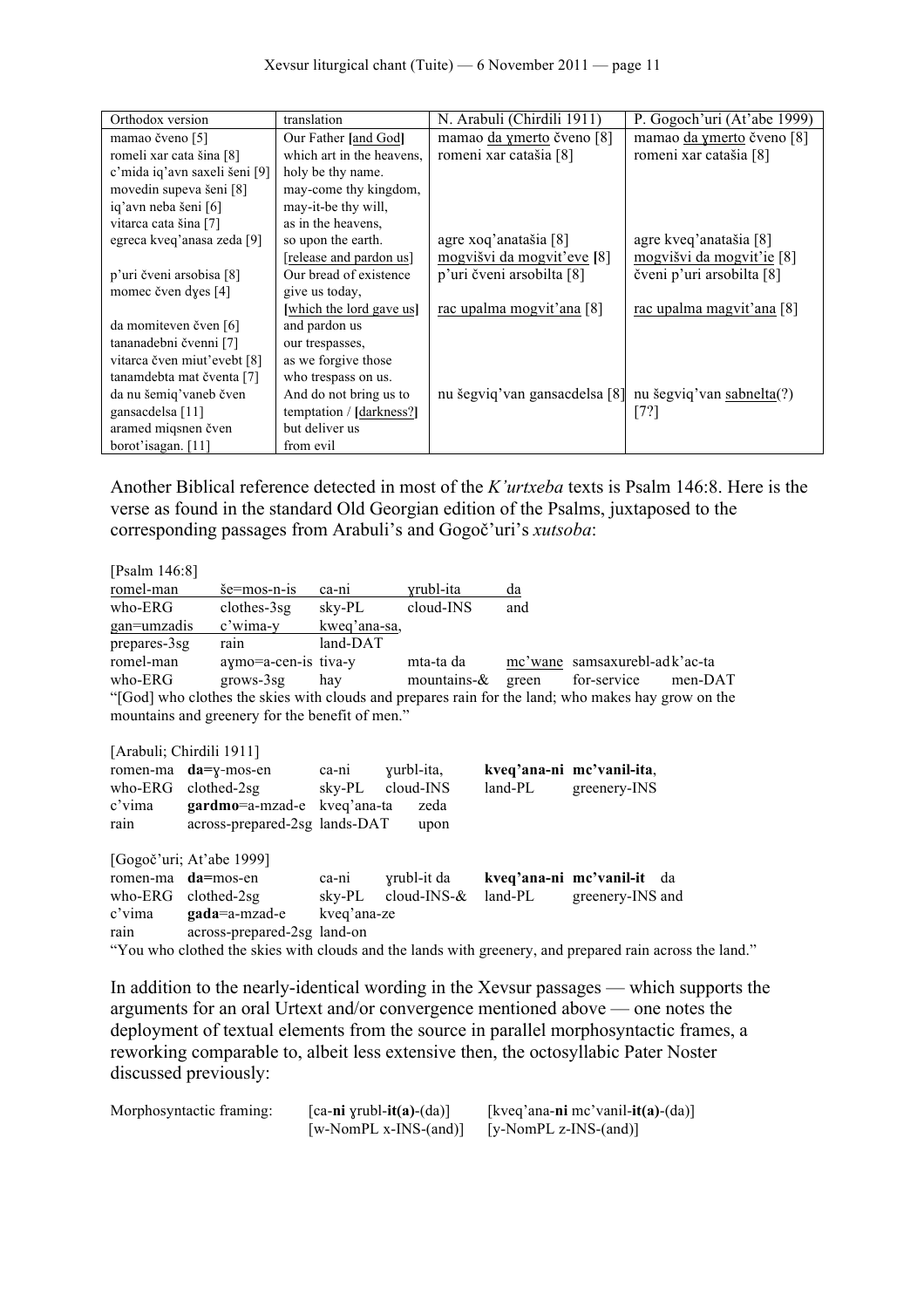Considerable portions of the *K'urtxeba* texts look as though they were stitched together from scattered scraps of the Old Georgian liturgical corpus by someone who lacked an adequate grasp of its grammatical conventions. There is also a smattering of what seem to be genuine nonsense vocables, the widespread occurrence of which make them worthy of a closer look. One such uninterpretable sequence is *sk'ani sk'anale* and its variants, attested in at least nine *K'urtxeba* texts from as many villages. The vocables are followed by more or less coherent references to the "waters of the Jordan" and the transformation of wine:

| At'abe 1999                                      | Ghuli 1889 (Vazha)                                                         | Chirdili 1911                                                  | Sulis xucoba, c.<br>1933                               | Arxot'i, c.<br>1940                                   | Xaxmat'i 1980                                                             |
|--------------------------------------------------|----------------------------------------------------------------------------|----------------------------------------------------------------|--------------------------------------------------------|-------------------------------------------------------|---------------------------------------------------------------------------|
| sk'ani sk'anale<br>$[2+3]$                       | sk'ani sk'anare<br>$[2+3]$                                                 | sk'ai sk'anale<br>$[2+3]$                                      | sk'ani sk'anale<br>$[2+3]$                             | sk'ana<br>sk'anale $[2+3]$                            | sk'ani sk'anare<br>$[2+3]$                                                |
| c'q'alši ordane<br>"in Jordan<br>water" $[2+3]$  | c'q'als iordane<br>"to/at Jordan water"<br>$\lceil 1+4 \rceil$             | c'q'alsi<br>vardane $[2+3]$                                    | c'q'als iordane<br>$[1+4]$                             | c'q'alši<br>vardane $[2+3]$                           | c'q'als iordane<br>$[1+4]$                                                |
| yvino gadacvale<br>"you changed<br>wine" $[2+4]$ | c'q'ali yvinod<br>gadascvale "you<br>changed water into<br>wine" $[2+2+4]$ | yvinod gada-<br>cvale "you<br>changed it into<br>wine" $[2+4]$ | yvino<br>gadmoscvale<br>"you changed"<br>wine" $[2+4]$ | yvino<br>gadascvale<br>"you changed"<br>wine" $[2+4]$ | yuino da ar<br><i>masale</i> "wine"<br>and not stuff<br>$(?)$ " $[2+2+3]$ |

Examination of the six recensions given in the table reveals, first of all, the strongly similar rhythmic and phonetic framing of the nonsense vocables and the following phrase: both consist in five syllables, with identical vowels in most of the syllables and a degree of assonance. The phrase referring to the changing of wine, or water into wine, suggests a possible source for this segment of the *K'urtxeba*: the miracle of the Wedding at Cana, described in John 2: 1-11. The Old Georgian gospel text might even yield the ultimate source of *sk'ani sk'anale*: the phrase *(korc'ili iq'o) k'anas galileaysasa* [Jn 2:1] "(there was a wedding) in Cana of Galilee", which would have been truncated to five syllables, and having been shorn of its meaning and reduced to an analogically-encoded phonetic contour taken on internal assonance and the vocalism of the following phrase.

Whatever the initial form might have been, the nonsense vocables *sk'ani sk'anale* give the appearance of being the output of a sort of "hocus-pocus" transformation, that is, the refashioning of uninterpretable or misheard text to conform to lexico-imagistic and poetic templates. A second instance of what appears to have been digital-to-analog encoding of Old Georgian lexical material as nonsense words is the phrase *manani q'armani* and its variants, which appears in nearly as many *K'urtxeba* texts as *sk'ani sk'anale*. These two vocables are preceded by the adjective *sam-ni* "three-PL" and followed later in the phrase by 3<sup>rd</sup>-plural forms of the verbs "sit" and "eat", a syntactic context which permits segmentation of the nominative-plural suffix /-ni/ from both vocables, leaving the quasi-roots *mana-* and *q'arma-*. Here are some examples from Gogoč'uri's *K'urtxeba* and other texts from the corpus:

| [Atabe 1999] | romeni    | sam-ni   | mana-ni           | q'arma-ni                 | sxedan č'amen                                                                                                            |
|--------------|-----------|----------|-------------------|---------------------------|--------------------------------------------------------------------------------------------------------------------------|
|              | that-NOM  | $3-PL$   |                   | $mana-PL$ q'arma-PL       | sit-3pl eat-3pl                                                                                                          |
|              | magat     | arcas    | šeergineboda      | arca                      | šeešineboda                                                                                                              |
|              | them      |          | neither be.good-3 | nor                       | be afraid-3                                                                                                              |
|              |           |          |                   |                           | "which three <i>mana q'arma</i> sit and eat; it would neither do them any good, nor would they be afraid"                |
|              |           |          |                   |                           |                                                                                                                          |
| [Vazha 1889] | rom       |          | sam-ni manan-ni   | q'rman-ni                 | isxdes                                                                                                                   |
|              | that      | $3-PI$   |                   | <i>manan-PL</i> vassal-PL | sat-3pl                                                                                                                  |
|              | p'ursa    | sč'amdes | mat               | ar                        | šaerginebode                                                                                                             |
|              | bread-DAT | ate-3pl  | them              | not                       | be.google.3                                                                                                              |
|              |           |          |                   |                           | . ((a) the those common considerable for an affairmed common the same and and the board. In considerable than an one and |

which three *manan* vassals (members of shrine community) sat and ate bread; it would not do them any good"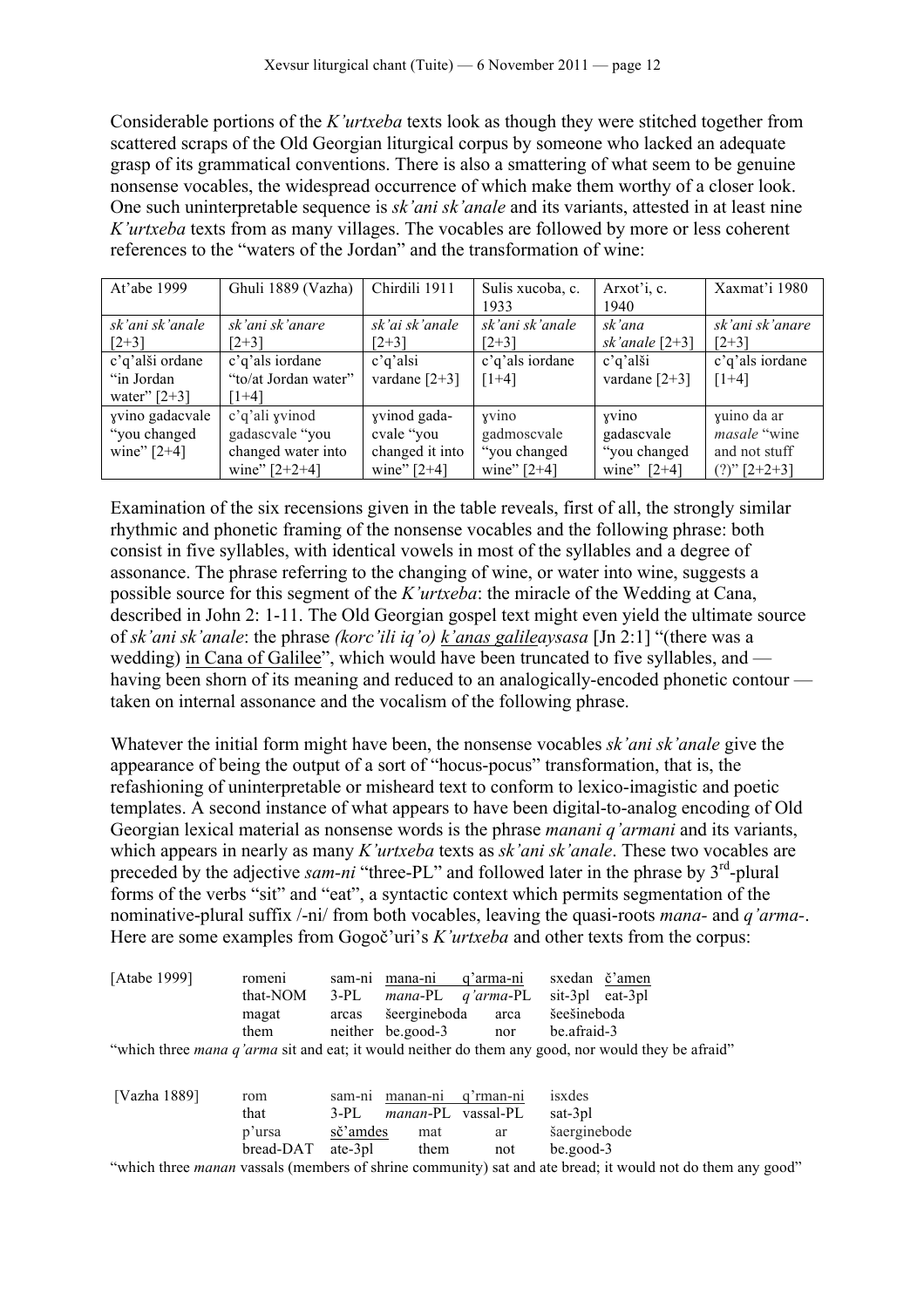| [sulis xucoba c1933 romel-nic]                                                    |       |              | sam-ni q'arma-ni               | marma-ni | smen                  | da | č'amen |  |
|-----------------------------------------------------------------------------------|-------|--------------|--------------------------------|----------|-----------------------|----|--------|--|
| Makalatia 1935:209] that-NOM                                                      |       |              | 3-PL <i>a'arma-PL marma-PL</i> |          | drink-3pl and eat-3pl |    |        |  |
|                                                                                   | magat | t'ablisa-gan |                                | aras     | šegvergineboda        |    |        |  |
|                                                                                   | them  | table-from   |                                | nothing  | $be.good-3-1pl$       |    |        |  |
| "which three q'arma marma drink and eat from their table; it would do us no good" |       |              |                                |          |                       |    |        |  |

The cooccurence of the three underlined lexical elements within the same phrase in the *K'urtxeba* texts points to a possible source, in this case the Miracle of the Loaves and Fishes:

| [Mt 14:21]                                                                        |     | xolo romelta            |      | č'ames ig'vnes mama-ni xut atas,         |  |  |
|-----------------------------------------------------------------------------------|-----|-------------------------|------|------------------------------------------|--|--|
|                                                                                   | but | who-ERG:PL              |      | ate-3pl were-3pl father-PL five thousand |  |  |
|                                                                                   |     | twinier q'rm-eb-isa     | da l | ded-eb-isa                               |  |  |
|                                                                                   |     | beside child-PL-GEN and |      | mother-PL-GEN                            |  |  |
| "And they that had eaten were about five thousand men, beside women and children" |     |                         |      |                                          |  |  |

Reinforcing this hypothesis is a garbled reference to the same Biblical episode several lines earlier in Gogoč'uri's *K'urtxeba*: *upalma xutasatas dadzɣvna* "The Lord sated five hundred thousand".

**4.3. Intertextuality and illocutionary force.** As mentioned above, the *K'urtxeba* stands apart from the other sections of the Xevsur *xutsoba*. Among its distinctive features is its pronounced intertextual relation to the Orthodox liturgy and Bible. Two modes of relation have been identified, which can be characterized as lexical (or digital) and phonetic (or analog) intertextuality. In the first mode, lexical materials from the source have been appropriated and transmitted intact; more precisely, their meanings have been more or less accurately retained even when their forms have been adapted to the grammar of the Xevsur dialect (for example, the Old Georgian verb form *šemiq'vaneb (čven)* "lead us in", which contains an archaic  $1<sup>st</sup>$ -exclusive object marker and a present-stem suffix not used in the modern form of this verb, has been "corrected" to *šegviq'van* in the Xevsur versions of the Pater Noster). In the second mode, analog intertextuality, the meaning of particular lexemes seems not to have been understood at the moment of initial appropriation from the Orthodox liturgy, or perhaps later in the course of oral transmission, and only the phonetic contour was passed on. Both lexically- and phonetically-transmitted materials were modified to conform to diagrammatic-poetic templates: either locally, as in the case of *sk'ani sk'anale*, or at somewhat wider scale, as illustrated by the octosyllabic Lord's Prayer. My impression from hearing the *K'urtxeba* performed by three different priests is that these localized poetic parallelisms are undetectable by listeners: the utterance rate is too rapid, and pauses often cut through poetically-regimented textual segments (in three of the four renderings of the Pater Noster by Gogoč'uri, he broke off a chanted line halfway through an octosyllabic unit). The only likely function of diagrammatic restructuring is mnemonic. The memorability of poetry has often been remarked on, but in the case of the *K'urtxeba*, the poetic structure would appear to be for internal use only.

Another significant characteristic that sets the *K'urtxeba* apart from the rest of the *xutsoba* is the absence of explicit performatives, as these are understood in Austinian speech-act theory. The other three sections abound in  $2<sup>nd</sup>$ -person verbs in the imperative or optative mood, overtly addressed to Kvirae and a host of other divinities, who are directed by the priest to be glorified, receive the offerings, and bestow various favors upon the petitioners. With respect to the components of the linguistic sign, the illocutionary force associated with performances of the *Maqseneba* and *Dideba* is carried primarily by the meanings of the utterances, their Saussurean *signifiés*, although not entirely. The utterance form (*signifiant*) also contributes to the efficacy attributed to performances of these sections of the *xutsoba*: the repetition of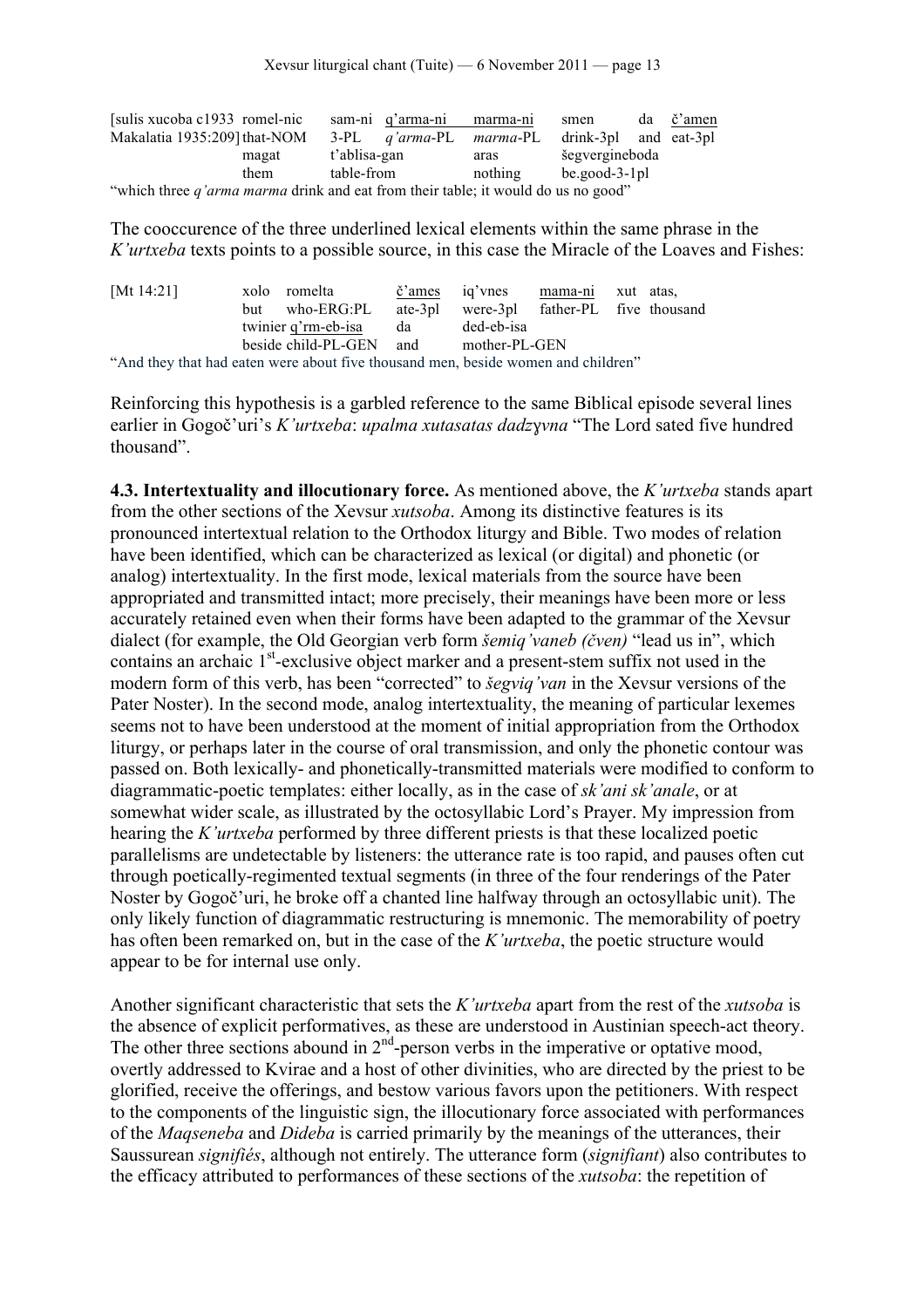certain phrases, the chanting of the *Dideba*. In the following diagram, the large arrow indicates that the illocutionary force of the utterance is principally derived from its meaning:<sup>13</sup>



The *K'urtxeba*, by contrast, has no explicit framing as a speech act. Verb forms of all persons, tenses and moods occur. The divine being most often mentioned in this section is *upali* "the Lord", a Christian epithet for Jesus that appears nowhere else in the *xutsoba*. (Although many Pxovian divinities bear names drawn from Orthodoxy — notably St George, the Archangel and the Mother of God — the figure of Jesus is conspicuously absent from the highland Georgian pantheon). The absence of explicit performatives should not be taken as an indication that the *K'urtxeba* has little or no illocutionary force. Rather, the force inheres in the text as a whole, in much the same sense that readings from the Gospels in the liturgy are believed to have a special efficacy because of what the text is rather than what it says<sup>14</sup>.



In other words, the *significant* makes an important contribution to the illocutionary force attributed to utterance-types such as the *K'urtxeba.* The relative importance of the two components of the sign can be somewhat equivalent (e.g. Latin liturgical texts and formulae in pre-Vatican-II Catholic practice, where the language and precise wording are crucial for the speech act to be effective, or "felicitous", to use Austin's expression). A more extreme case is represented by *abracadabra*-like magical formulas, which have uninterpretable phonetic shapes, and therefore no *signifié* of the conventional kind. The illocutionary force, therefore, derives almost entirely from the *signifiant* alone; indeed, formulas of this kind are sometimes believed to have efficacy even when used in ignorance of their function.

**5. Melody and pitch.** I measured the melodic features of the sung portions of the *xutsoba*, using the Tartini 1.2 musical-analysis software.<sup>15</sup> The performances of all three priests in my audio database were analyzed, as well as excerpts from five *Dideba* performances — two of which include portions of the following *K'urtxeba* — which are included in the sound track to the documentary film *Xevsureti* (1995), made under the direction of the visual anthropologist Mirian Xucishvili of the Georgian National Museum.16 The *xutsoba* recordings were made at Qaqmat'i (two), Likok'i, Mots'mao and Arxot'i, and date from the period between 1961 and 1980. Although the sound quality is not optimal, it is sufficiently good that the melodic contours and approximate pitch levels can be determined.

<sup>&</sup>lt;sup>13</sup> Form contributes to the illocutionary force of ordinary performatives as well. Polite, deferential requests are almost always longer, and make use of metapragmatically less transparent linguistic forms, than baldly direct imperatives (cp. Silverstein 2003).<br><sup>14</sup> Recall that in the Catholic liturgy of earlier times, the Gospels could only be read at Mass by clergymen of a

certain rank, and the laity crossed themselves and remained standing during the reading.<br><sup>15</sup> For more information about this program, see www.tartini.net.<br><sup>16</sup> For a description of the documentary film, see the catalog of

http://www.museum.ge/News\_Images/film/katalogi%20ganaxlebuli.pdf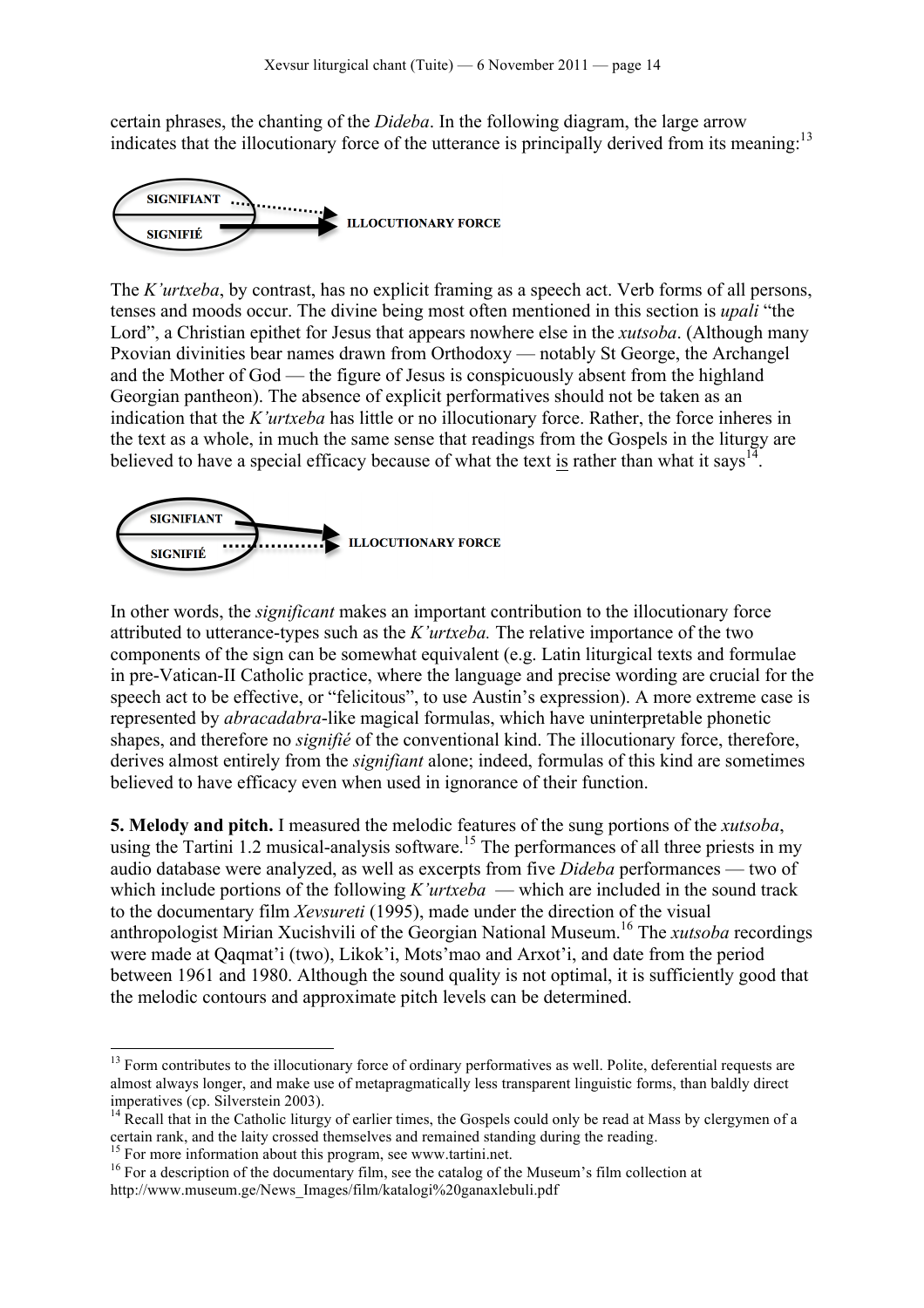When chanting the *Dideba,* each of the eight priests in the sample sings the first part of each line on a stable high pitch, then drops a fourth to what might be considered the tonic. At the end of each line, the pitch rises approximately a minor third, then tails downward about a half-step. In a variant ending, used occasionally by Ketelauri, Gogoch'uri and the unnamed priest recorded in the Likok'i Valley, the line-final note drops a  $4<sup>th</sup>$  rather than a minor second. The first part of each line of the *K'urtxeba* is chanted on what was identified above as the "tonic" pitch. Two of the priests recorded by the National Museum attacked the first syllable of the line on the same high pitch as in the *Dideba*, then slid immediately down to the tonic. About ten to twenty syllables from the end of the line, the pitch rises a minor third, then goes down by about half-step intervals. As for vocal technique, I noted that Gogoch'uri, and occasionally Ketelauri, sang the tonic note of the *Dideba* in such a way that the lower octave could be heard. I do not have enough information to judge whether this diphonic effect was specifically intended by the singer.

As noted above, the melodic templates are almost entirely independent of the textual content. In the four performances by P'et're Gogoch'uri, the pauses at the end of the melodic line in the *Didebay* and *K'urtxeba* often did not coincide with syntactic divisions within the text, and some even occurred word-internally. Furthermore, the placement of the pauses varied from one performance to another, even when they occurred on the same day. To illustrate, here are the opening three lines of the *Didebay* from each of Gogoch'uri's four performances. The pitch drop and line end occurred at the same point in the first line, but diverged in the following lines.

**I/II/III/IV.** dideba ɣmertsa madli ɣmertsa ⧸ dɣes dɣesindelsa rǰul-krist'iantasa mzesad, *Glory to God, thanks to God. / To the Day of This Day, the Sun of believing Christians,* 

**I.** mzis mq'ol angelozsa dideba ⧸ gamarǰveba tkvenda, *the Angel accompanying the sun, glory.* ⧸ *Victory to you-all,*

**II.** mzis mq'ol angelozsa dideba ⧸ gamarǰveba šenda dido k'virae, *the Angel accompanying the sun, glory.* ⧸ *Victory to you (sing.), great Kvirae*

**III.** mzis mq'ol angelozsa dideba / gamarĭveba šenda dido *the Angel accompanying the sun, glory.* ⧸ *Victory to you (sing.), great* 

**IV.** mzis mq'ol angelozsa dideba ⧸ gamarǰveba šenda dido k'virae, maɣlis ɣvtis *the Angel accompanying the sun, glory.* ⧸ *Victory to you (sing.), great Kvirae, High God's*

**I.** naxsenebnǒ angelozno garigebul / č'ika-bardzimze da santel-sac'irze tkven gadidnast, *commemorated angels, by the ordained / cup-&-chalice, candle-&-sacrifice may God glorify you-all* 

**II.** maylis yvtis mok'arveo, naxsenebnŏ angelozno / garigebul č'ika-bardzimze da santel-sac'irze tkven gadidnast,

*whose tent is by High God, commemorated angels,* ⧸ *by the ordained cup-and-chalice, candle-and-offering may God glorify you-all,*

**III.** k'virae, maɣlis ɣvtis mok'arveo, moxsenebul ⧸ samešvlo-samsaxurze šen gadidas, *Kvirae, whose tent is by High God, by the commemorative / servant-offering may God glorify you,* 

**IV.** mok'arveo, moxsenebul samešvlo-/samsaxurze šen gadidas, ymertma šen gagimarjvas *tent-dweller, by the commemorative servant-*⧸*-offering may God glorify you, give you victory*

Perhaps the most remarkable similarity shared by Gogoch'uri, Ch'inch'arauli and Ketelauri, and the five priests heard in Xucishvili's documentary film, is their near-coincidence in absolute pitch as well as melody. The starting pitch of the *Dideba* for all eight performers was within a whole step above or below the A below middle C (220 Hz). Here are the chanting melodies for the three priests I recorded in the field, as accurately as they can be represented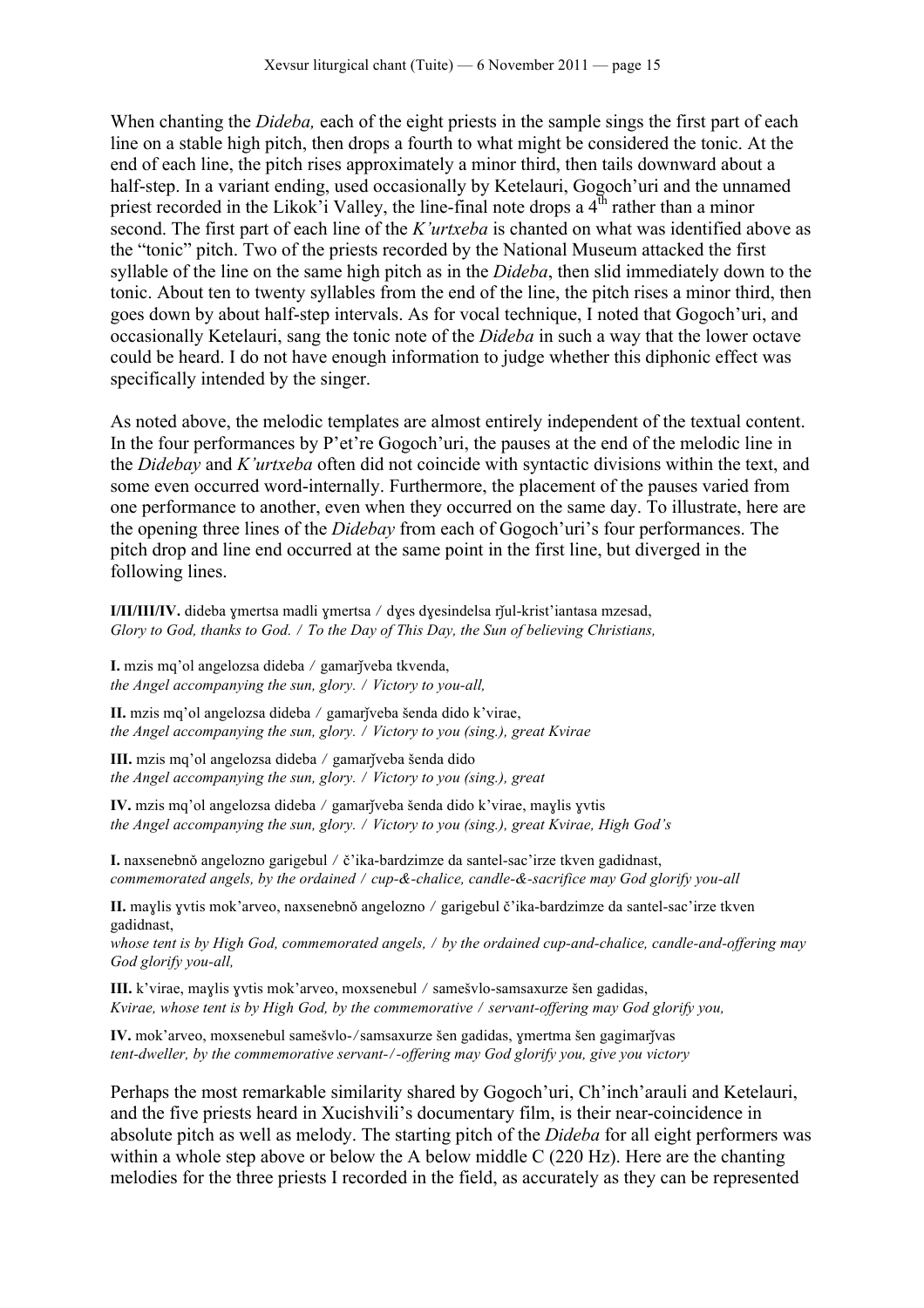in standard Western musical notation (the key signatures represent my impression of where the tonic would be situated): $17$ 



Since priests almost never chant together, this remarkable coincidence demands an explanation. It might well be the case the remarkable ability for rote memorization required of shrine priest also extends to absolute pitch, in the sense that the son or nephew of a priest, listening to the *xutsoba* of the person he will one day be called to succeed, would mentally record a veridical impression of the performance that includes approximate pitch levels. On one occasion, however, I had the privilege of witnessing the confirmation of the vocation of a Xevsur shrine priest. The priest in service at a neighboring shrine had dreamt that the time had come for the son of the previous priest, who had died some time earlier, to assume his father role. The message in the dream was then confirmed by the drawing of lots. Without much time to collect himself, the new priest, who seemed very reluctant, was handed a chalice filled with beer and called upon to begin the *xutsoba*. When he began to falter, the experienced priest from the nearby village coached him by calling out the initial words of each line, and accompanying him in the performance. Perhaps some Xevsur priests acquired their chanting pitch in this manner.

**6. Agonism and the vocation of the shrine priest.** In recent work I have begun exploring the significance of agonism in Georgian culture (Tuite 2005, 2009). Agonistic display is competitive, but is constrained by strict conformity to culturally-prescribed ground rules. The agonist's primary goal is to gain honor and the respect of the other participants. Foreign visitors to Georgia have commented extensively about what I term "positive agonism", the competitive display of strength, skill, or quantity — the last-named variety manifesting itself as lavish amounts of food laid before guests, excessive generosity, long-winded banquet toasts, and the consumption of inhuman quantities of wine. Less often remarked upon, but of equal if not greater importance for understanding the Georgian ethos, is "negative agonism", the display of restraint, self-control, and endurance. In the context of Georgian banqueting, this is the reverse side of the coin of excessive drinking: the banqueter must consume as much wine, or even more, than the others at the table, but without getting drunk or showing signs of impaired speech or singing ability.

Among the Xevsurs, however, negative agonism was elevated to the status of a cult. A man showed self-mastery (*tavšek'aveba*) by risking death in battle without outward signs of fear.

<sup>&</sup>lt;sup>17</sup> Assuming that the playback of the field recordings on the soundtrack did not distort the pitch too drastically, the starting tones for the *Dideba* are a slightly sharp B3 (Likok'i), B♭3 (Mots'mao), a sharp A3 (Xaxmat'i I), a flat G♯3 (Xaxmat'i II), and a sharp G3 (Arxot'i)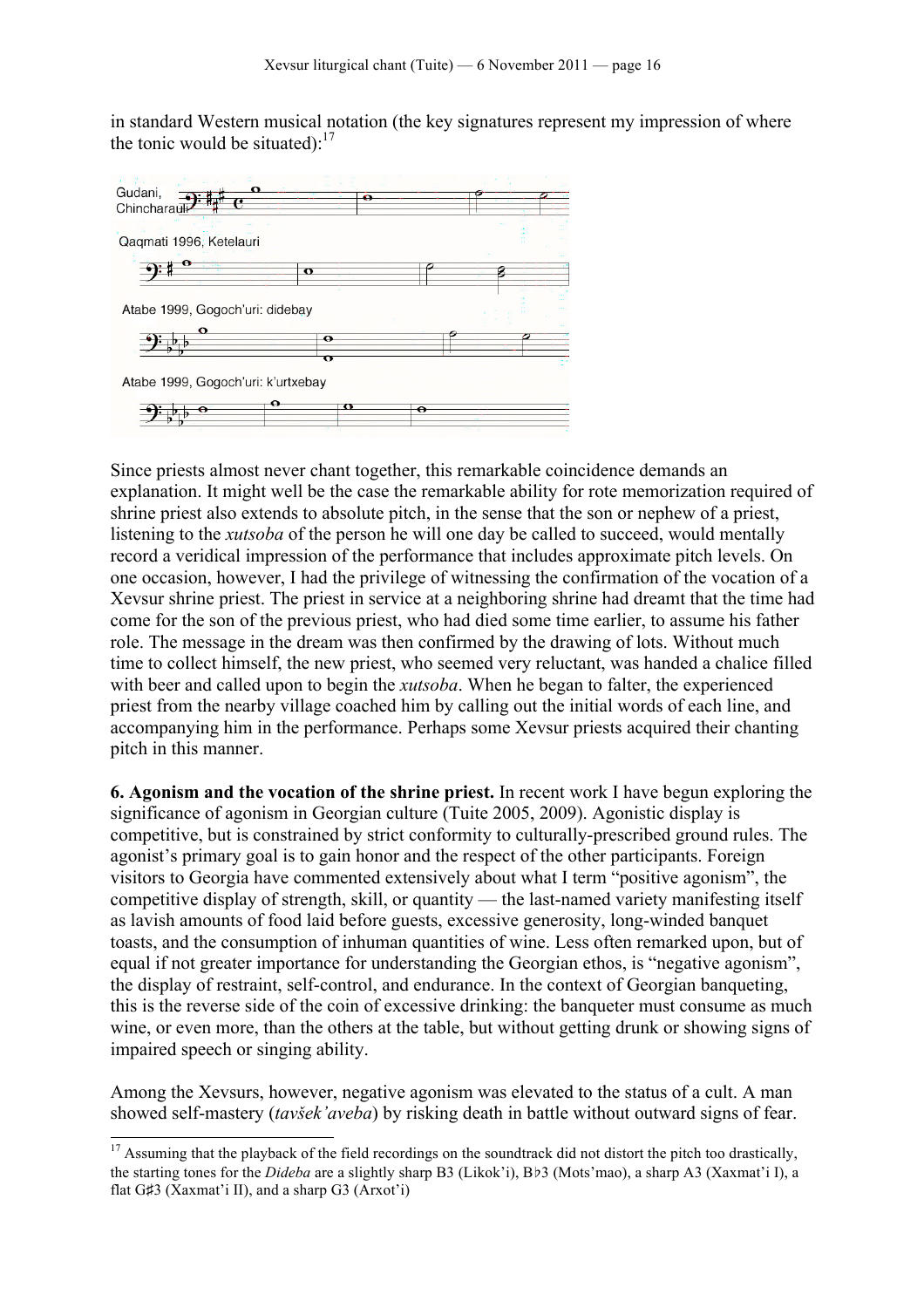A woman demonstrated the same virtue by bearing the agony of a difficult childbirth without crying out.<sup>18</sup> Both sexes were expected to bear unflinchingly the excruciating pain of traditional surgical interventions (including trepanation, which was performed — without anesthesia — as recently as the 1940's). Furthermore, young Xevsur men and women regularly submitted to explicit testing of self-mastery in special contexts. Young men, for example, frequently fought duels with each other using swords and small shields. The goal, however, was not to kill or gravely wound the opponent, but rather to control one's sword strokes so as to cut him lightly on the face or hand. Perhaps the most extraordinary test of one's *tavšek'aveba* was the premarital relationship known as *sc'orproba*, a special, emotionally intense friendship between a young woman and man, which was practiced among the Xevsurs up to the beginning of the Soviet period. The couple was permitted, and indeed encouraged, to spend the night together, laying side by side and caressing each other. But any physical consummation of the relationship was strictly forbidden, nor were they allowed to marry each other when they came of age (Baliauri 1991; Tuite 2000, 2008).

Seen against this cultural background, the vocation of the Xevsur shrine priest can be described as a call to exemplify the ideals of agonism in both its positive and negative forms. On the positive side, the display of skill and quantity, there is the verbal art of the *xutsoba*, culminating in the virtuoso performance of the 10-syllable/second *K'urtxeba,* as well as the large body of specialized ritual knowledge that he is expected to master*.* His capacity for restraint and self-mastery is regularly put to the test as well. A shrine priest is expected to maintain an exceptionally high degree of purity, which compels him to abstain from certain foods (pork, poultry and eggs, among others), bathe regularly in icy rivers (even in winter), and avoid the proximity of women for weeks at a time before major shrine festivals. But undoubtedly the greatest, indeed ultimate, agonistic display occurs at the very beginning of the priest's career, at the moment he receives his initial call to service. Rather than meekly accept a vocation that has been the lot of his lineage for countless generations, he refuses, and sets his will in opposition to that of the divinities themselves. Like Amirani, the mythic hero chained within a mountain for having dared challenge the strength of the lord of the universe, the young Xevsur knows that his arm is too short to box with God, and that he, and quite likely his family as well, will pay dearly for his obstinacy. It is this seemingly hopeless and pointless struggle of wills, even before he begins to perform his duties as a priest, that, more than anything else, will mark him as worthy to intercede between the worlds of men and gods.

## REFERENCES

Baliauri, Natela. 1991. Sc'orproba xevsuretši. [Sc'orproba in Xevsureti]. Tbilisi University Press.

- Bardavelidze, Vera. 1957. *Drevnejšie religioznye verovanija i obrjadovoe grafičeskoe iskusstvo gruzinskix plemen.* Tbilisi: Mecniereba
- Bardavelidze, Vera. 1959. Kartveli t'omebis ast'ralur ɣvtaebata p'anteonis ganvitarebis udzvelesi sapexurtagani (One of the oldest stages of the evolution of the pantheon of astral deities of the Georgian tribes). *Masalebi sakartvelos etnograpiisatvis* X: 157-171.
- Bauman, Richard and Charles L. Briggs. 1990. Poetics and Performance as Critical Perspectives on Language and Social Life. *Annual Review of Anthropology* 19: 59-88.

<sup>&</sup>lt;sup>18</sup> According to a Xevsur proverb, "a man is tested by the sword, and a woman by the childbirth hut". Aside from ethnographic accounts and the writings of Vazha-Pshavela and Tedoradze (1930), my analysis of negative agonism draws upon interviews with the ethnographer Tinatin Ochiauri (July 2001) and her brother Giorgi (March 2005). One of the key words in highland descriptions of self-mastery is *cda*, a polysemic verb encompassing the senses of "test, attempt, experiment", and also "wait for sb/sthg"